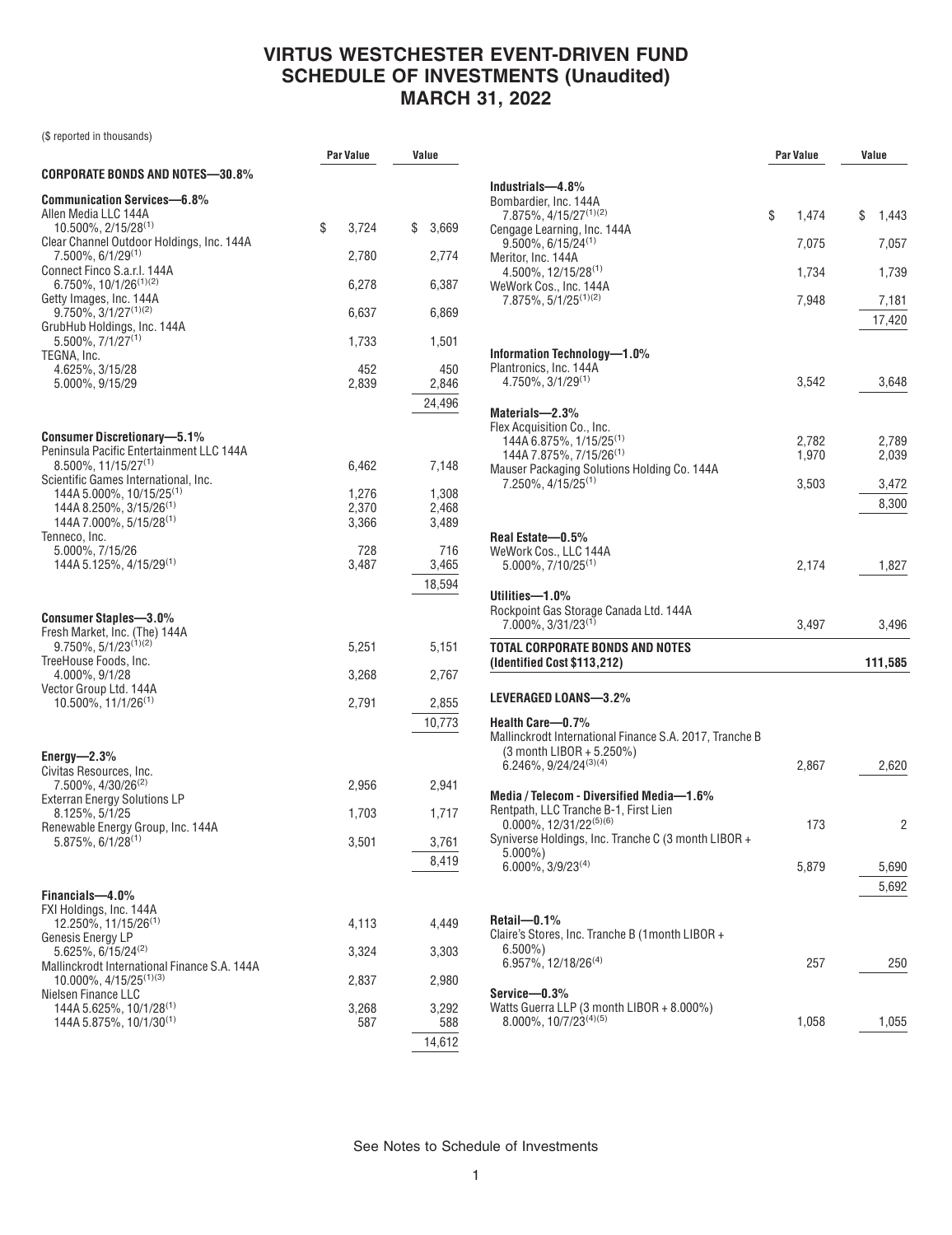| (\$ reported in thousands)                                                                                                                                                                                                                                                                                                                                                                                                                                                                                                                                     |                                                                                                                     |                                                                                  |
|----------------------------------------------------------------------------------------------------------------------------------------------------------------------------------------------------------------------------------------------------------------------------------------------------------------------------------------------------------------------------------------------------------------------------------------------------------------------------------------------------------------------------------------------------------------|---------------------------------------------------------------------------------------------------------------------|----------------------------------------------------------------------------------|
|                                                                                                                                                                                                                                                                                                                                                                                                                                                                                                                                                                | Par Value                                                                                                           | Value                                                                            |
| Utility— $0.5\%$<br>Heritage Power LLC Tranche B (3 month LIBOR +<br>$6.000\%$<br>7.000%, 7/30/26 <sup>(4)</sup>                                                                                                                                                                                                                                                                                                                                                                                                                                               | \$<br>3,336                                                                                                         | \$<br>1,930                                                                      |
| <b>TOTAL LEVERAGED LOANS</b><br>(Identified Cost \$13,387)                                                                                                                                                                                                                                                                                                                                                                                                                                                                                                     |                                                                                                                     | 11,547                                                                           |
|                                                                                                                                                                                                                                                                                                                                                                                                                                                                                                                                                                | <b>Shares</b>                                                                                                       |                                                                                  |
| <b>CLOSED END FUNDS-1.3%</b>                                                                                                                                                                                                                                                                                                                                                                                                                                                                                                                                   |                                                                                                                     |                                                                                  |
| Equity Funds-1.3%<br>Apollo Senior Floating Rate Fund, Inc.<br>Apollo Tactical Income Fund, Inc.<br>Ares Dynamic Credit Allocation Fund, Inc.<br>BlackRock Debt Strategies Fund, Inc.<br>BlackRock Floating Rate Income Strategies Fund, Inc.<br>DoubleLine Income Solutions Fund<br>First Trust Senior Floating Rate Income Fund II<br><b>Franklin Universal Trust</b><br><b>Invesco Senior Income Trust</b><br>Nuveen Credit Strategies Income Fund<br>Nuveen New York AMT-Free Quality Municipal Income<br>Fund<br>Saba Capital Income & Opportunities Fund | 11,127<br>64,106<br>8,750<br>12,453<br>9,611<br>8,919<br>11,712<br>102,050<br>64,480<br>149,962<br>58,257<br>58,861 | 163<br>920<br>126<br>130<br>125<br>129<br>147<br>827<br>275<br>927<br>707<br>266 |
|                                                                                                                                                                                                                                                                                                                                                                                                                                                                                                                                                                |                                                                                                                     | 4,742                                                                            |
| TOTAL CLOSED END FUNDS<br>(Identified Cost \$5,021)                                                                                                                                                                                                                                                                                                                                                                                                                                                                                                            |                                                                                                                     | 4,742                                                                            |
| <b>PREFERRED STOCKS-0.8%</b>                                                                                                                                                                                                                                                                                                                                                                                                                                                                                                                                   |                                                                                                                     |                                                                                  |
| <b>Consumer Discretionary-0.2%</b><br>Fossil Group, Inc., 7.000%                                                                                                                                                                                                                                                                                                                                                                                                                                                                                               | 31,540                                                                                                              | 776                                                                              |
| Financials-0.5%<br>Federal Home Loan Mortgage Corp., 8.375% <sup>(4)</sup>                                                                                                                                                                                                                                                                                                                                                                                                                                                                                     | 537,348                                                                                                             | 1,666                                                                            |
| Industrials-0.1%<br>Babcock & Wilcox Enterprises, Inc., 6.500%                                                                                                                                                                                                                                                                                                                                                                                                                                                                                                 | 11,979                                                                                                              | 285                                                                              |
| TOTAL PREFERRED STOCKS<br>(Identified Cost \$2,347)                                                                                                                                                                                                                                                                                                                                                                                                                                                                                                            |                                                                                                                     | 2,727                                                                            |
| COMMON STOCKS-21.2%                                                                                                                                                                                                                                                                                                                                                                                                                                                                                                                                            |                                                                                                                     |                                                                                  |
| <b>Communication Services-3.5%</b><br>Activision Blizzard, Inc.<br>MGM Holdings, Inc. Class A(5)(7)<br>Sciplay Corp. Class A(7)<br>Shaw Communications, Inc. Class B <sup>(2)</sup><br>TEGNA, Inc.<br>Zynga, Inc. Class $A^{(7)}$                                                                                                                                                                                                                                                                                                                              | 49,000<br>11,358<br>34,905<br>158,140<br>14,637<br>321,347                                                          | 3,925<br>46<br>451<br>4,909<br>328<br>2,969<br>12,628                            |
| <b>Consumer Discretionary-3.5%</b><br>Houghton Mifflin Harcourt Co. <sup>(7)</sup><br>Kohl's Corp. <sup>(2)</sup><br>Lennar Corp. Class A<br>Sportsman's Warehouse Holdings, Inc. <sup>(7)</sup>                                                                                                                                                                                                                                                                                                                                                               | 68,604<br>99,100<br>39,500<br>78,751                                                                                | 1,441<br>5,992<br>3,206<br>842                                                   |

|                                                                                                                                                                                                                                                                                                                                                                                                                                                                                            | <b>Shares</b>                                                                                           | Value                                                                                   |
|--------------------------------------------------------------------------------------------------------------------------------------------------------------------------------------------------------------------------------------------------------------------------------------------------------------------------------------------------------------------------------------------------------------------------------------------------------------------------------------------|---------------------------------------------------------------------------------------------------------|-----------------------------------------------------------------------------------------|
| <b>Consumer Discretionary-continued</b><br>Tenneco, Inc. Class A <sup>(7)</sup>                                                                                                                                                                                                                                                                                                                                                                                                            | 69,990                                                                                                  | S<br>1,282<br>12,763                                                                    |
| <b>Consumer Staples-0.2%</b><br>Sanderson Farms, Inc.<br>TPCO Holding Corp. <sup>(7)</sup>                                                                                                                                                                                                                                                                                                                                                                                                 | 3,468<br>59,359                                                                                         | 650<br>75<br>725                                                                        |
| Energy $-0.3\%$<br>Oasis Petroleum, Inc.                                                                                                                                                                                                                                                                                                                                                                                                                                                   | 6,803                                                                                                   | 995                                                                                     |
| Financials-1.1%<br>First Horizon Corp. <sup>(7)</sup><br>People's United Financial, Inc.                                                                                                                                                                                                                                                                                                                                                                                                   | 64,845<br>119,217                                                                                       | 1,523<br>2,383<br>3,906                                                                 |
| Health Care-3.8%<br>Clinigen Group plc<br>Convey Health Solutions Holdings, Inc. <sup>(7)</sup><br>GlaxoSmithKline plc Sponsored ADR(2)<br>Intersect ENT, Inc. <sup>(7)</sup><br>Quantum-Si, Inc. <sup>(7)</sup><br>Zimmer Biomet Holdings, Inc.                                                                                                                                                                                                                                           | 56,683<br>299<br>70,460<br>60,671<br>40,418<br>65,000                                                   | 687<br>2<br>3,069<br>1,699<br>189<br>8,314<br>13,960                                    |
| Industrials-3.6%<br>Aerojet Rocketdyne Holdings, Inc. <sup>(7)</sup><br>Crane Co.<br>Hertz Global Holdings, Inc. <sup>(7)</sup><br>Meritor, Inc. <sup>(7)</sup><br>Nielsen Holdings plc<br>SPX FLOW, Inc.<br>XPO Logistics, Inc. <sup>(7)</sup>                                                                                                                                                                                                                                            | 1,396<br>32,400<br>1,387<br>22,034<br>68,520<br>15,690<br>74,800                                        | 55<br>3,508<br>31<br>784<br>1,867<br>1,353<br>5,445<br>13,043                           |
| Information Technology-1.8%<br>Anaplan, Inc. <sup>(7)</sup><br>CMC Materials, Inc. <sup>(2)</sup><br>Five <sub>9</sub> , Inc. $(7)$<br>Magnachip Semiconductor Corp. <sup>(7)</sup><br>Mandiant, Inc. <sup>(2)(7)</sup><br>MoneyGram International, Inc. <sup>(7)</sup><br>NeoPhotonics Corp. <sup>(7)</sup><br>Plantronics, Inc. <sup>(7)</sup><br>Rogers Corp. <sup>(7)</sup><br>Tower Semiconductor Ltd. <sup>(7)</sup><br>UserTesting, Inc.(7)<br>Vonage Holdings Corp. <sup>(7)</sup> | 5,853<br>6,923<br>6,100<br>4,806<br>16,288<br>45,781<br>39,259<br>21,574<br>255<br>37,743<br>100<br>119 | 381<br>1,284<br>674<br>81<br>363<br>484<br>597<br>850<br>69<br>1,827<br>1<br>2<br>6,613 |
| Materials-1.9%<br>Atotech Ltd. <sup>(2)(7)</sup><br>Valvoline, Inc. <sup>(2)</sup>                                                                                                                                                                                                                                                                                                                                                                                                         | 114,840<br>138,449                                                                                      | 2,521<br>4,369<br>6,890                                                                 |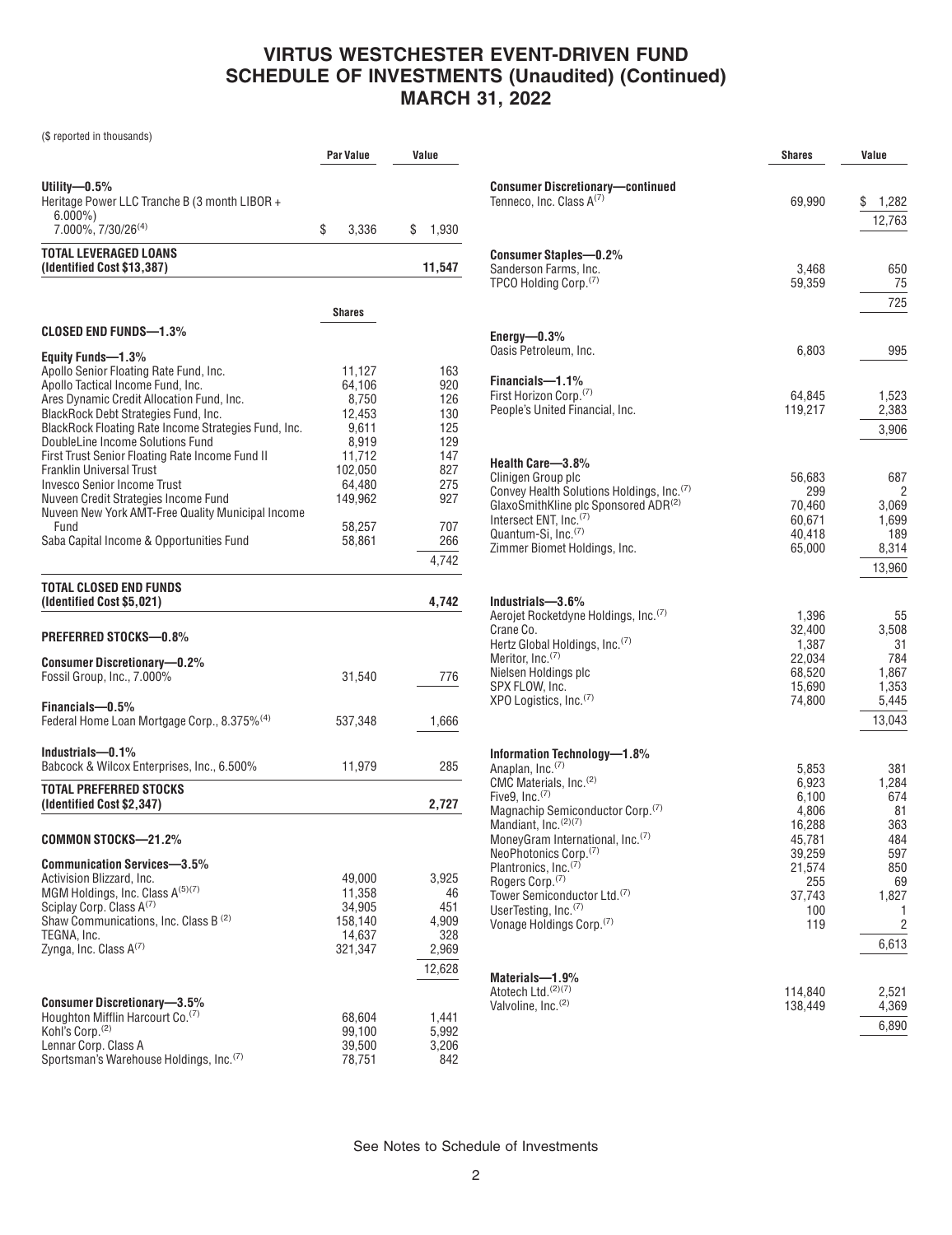(\$ reported in thousands)

|                                                                                                                                                                                                                                                                                                                                                                                                                                                                                                                                                                                                                                                                                                                                                                                                                                                                                                    | Shares                                                                                                                                                                                      | Value                                                                                                     |
|----------------------------------------------------------------------------------------------------------------------------------------------------------------------------------------------------------------------------------------------------------------------------------------------------------------------------------------------------------------------------------------------------------------------------------------------------------------------------------------------------------------------------------------------------------------------------------------------------------------------------------------------------------------------------------------------------------------------------------------------------------------------------------------------------------------------------------------------------------------------------------------------------|---------------------------------------------------------------------------------------------------------------------------------------------------------------------------------------------|-----------------------------------------------------------------------------------------------------------|
|                                                                                                                                                                                                                                                                                                                                                                                                                                                                                                                                                                                                                                                                                                                                                                                                                                                                                                    |                                                                                                                                                                                             |                                                                                                           |
| Real Estate-1.5%<br>Healthcare Trust of America, Inc. Class A <sup>(2)</sup>                                                                                                                                                                                                                                                                                                                                                                                                                                                                                                                                                                                                                                                                                                                                                                                                                       | 170,655                                                                                                                                                                                     | \$<br>5,348                                                                                               |
| <b>TOTAL COMMON STOCKS</b><br>(Identified Cost \$79,946)                                                                                                                                                                                                                                                                                                                                                                                                                                                                                                                                                                                                                                                                                                                                                                                                                                           |                                                                                                                                                                                             | 76,871                                                                                                    |
| RIGHTS-0.1%                                                                                                                                                                                                                                                                                                                                                                                                                                                                                                                                                                                                                                                                                                                                                                                                                                                                                        |                                                                                                                                                                                             |                                                                                                           |
| <b>Communication Services-0.0%</b><br>Media General, Inc. (2)(5)(7)                                                                                                                                                                                                                                                                                                                                                                                                                                                                                                                                                                                                                                                                                                                                                                                                                                | 42,852                                                                                                                                                                                      |                                                                                                           |
| Financials-0.0%<br>Shelter Acquisition Corp. I Sponsor Shares <sup>(5)(7)</sup>                                                                                                                                                                                                                                                                                                                                                                                                                                                                                                                                                                                                                                                                                                                                                                                                                    | 4,016                                                                                                                                                                                       |                                                                                                           |
| Health Care-0.0%<br>Bristol Myers Squibb Co. (5)(7)                                                                                                                                                                                                                                                                                                                                                                                                                                                                                                                                                                                                                                                                                                                                                                                                                                                | 169,085                                                                                                                                                                                     | 173                                                                                                       |
| Materials-0.1%<br>Pan American Silver Corp. <sup>(7)</sup>                                                                                                                                                                                                                                                                                                                                                                                                                                                                                                                                                                                                                                                                                                                                                                                                                                         | 322,499                                                                                                                                                                                     | 271                                                                                                       |
| <b>TOTAL RIGHTS</b><br>(Identified Cost \$209)                                                                                                                                                                                                                                                                                                                                                                                                                                                                                                                                                                                                                                                                                                                                                                                                                                                     |                                                                                                                                                                                             | 444                                                                                                       |
| WARRANTS-0.2%                                                                                                                                                                                                                                                                                                                                                                                                                                                                                                                                                                                                                                                                                                                                                                                                                                                                                      |                                                                                                                                                                                             |                                                                                                           |
| Communication Services-0.0%<br>Akazoo S.A. (5)(7)<br>BuzzFeed, Inc. <sup>(7)</sup>                                                                                                                                                                                                                                                                                                                                                                                                                                                                                                                                                                                                                                                                                                                                                                                                                 | 35,748<br>17,333                                                                                                                                                                            | 15<br>15                                                                                                  |
| <b>Consumer Discretionary-0.0%</b><br>Cazoo Group Ltd <sup>(7)</sup><br>CEC Brands LLC(5)(7)<br>Enjoy Technology, Inc. <sup>(7)</sup><br>Kaixin Auto Holdings <sup>(7)</sup><br>Reebonz Holding Ltd(5)(7)                                                                                                                                                                                                                                                                                                                                                                                                                                                                                                                                                                                                                                                                                          | 63,999<br>45,120<br>33,184<br>48,712<br>23,859                                                                                                                                              | 24<br>135<br>8<br>2<br>169                                                                                |
| <b>Consumer Staples-0.0%</b><br>Whole Earth Brands, Inc. <sup>(7)</sup>                                                                                                                                                                                                                                                                                                                                                                                                                                                                                                                                                                                                                                                                                                                                                                                                                            | 30,942                                                                                                                                                                                      | 18                                                                                                        |
| Financials-0.2%<br>Accelerate Acquisition Corp. <sup>(7)</sup><br>Apollo Strategic Growth Capital <sup>(7)</sup><br>Arrowroot Acquisition Corp. <sup>(7)</sup><br>Austerlitz Acquisition Corp. 1(7)<br>Avanti Acquisition Corp. <sup>(7)</sup><br>CC Neuberger Principal Holdings II(7)<br>CF Acquisition Corp. VIII <sup>(7)</sup><br>CHP Merger Corp. <sup>(7)</sup><br>Cohn Robbins Holdings Corp. <sup>(7)</sup><br>Conx Corp. <sup>(7)</sup><br>Deep Lake Capital Acquisition Corp. <sup>(7)</sup><br>E.Merge Technology Acquisition Corp. <sup>(7)</sup><br>Forge Global Holdings, Inc. <sup>(7)</sup><br>Fortress Capital Acquisition Corp. <sup>(7)</sup><br>GCM Grosvenor, Inc. <sup>(7)</sup><br>Goal Acquisitions Corp. <sup>(7)</sup><br>Golden Falcon Acquisition Corp. <sup>(7)</sup><br>Healthcare Services Acquisition Corp. <sup>(7)</sup><br>KL Acquisition Corp. <sup>(7)</sup> | 31,920<br>10,759<br>60,113<br>14,141<br>23,300<br>16,946<br>14,261<br>47,149<br>36,674<br>57,770<br>61,170<br>24,666<br>14,279<br>24,997<br>28,825<br>272,843<br>62,637<br>64,000<br>53,333 | 12<br>15<br>12<br>8<br>6<br>17<br>5<br>8<br>28<br>24<br>12<br>4<br>24<br>10<br>40<br>82<br>17<br>22<br>10 |

|                                                                                     | <b>Shares</b>    | Value   |
|-------------------------------------------------------------------------------------|------------------|---------|
| Financials-continued                                                                |                  |         |
| Longview Acquisition Corp. II(7)                                                    | 8,769            | \$<br>4 |
| Marlin Technology Corp. <sup>(7)</sup>                                              | 58,227           | 18      |
| Medicus Sciences Acquisition Corp. <sup>(7)</sup>                                   | 6,666            | 3       |
| Moneylion, Inc. <sup>(7)</sup>                                                      | 53,893           | 21      |
| Pathfinder Acquisition Corp. <sup>(7)</sup>                                         | 11,102           | 4       |
| Pioneer Merger Corp. <sup>(7)</sup><br>Pontem Corp. <sup>(7)</sup>                  | 18,034           | 4<br>16 |
|                                                                                     | 49,791<br>40,756 | 11      |
| Prospector Capital Corp. <sup>(7)</sup><br>RMG Acquisition Corp. III <sup>(7)</sup> | 20,895           | 9       |
| ScION Tech Growth I(7)                                                              | 122,675          | 32      |
| SCVX Corp. <sup>(7)</sup>                                                           | 6,534            | 1       |
| Senior Connect Acquisition Corp. I(7)                                               | 25.144           | 5       |
| Supernova Partners Acquisition Co. III Ltd(7)                                       | 13,363           | 6       |
| Thunder Bridge Capital Partners III, Inc. <sup>(7)</sup>                            | 28,698           | 15      |
| Tishman Speyer Innovation Corp. II <sup>(7)</sup>                                   | 21,575           | 8       |
| Tuscan Holdings Corp. II <sup>(7)</sup>                                             | 48,478           | 24      |
| VectolQ Acquisition Corp. II <sup>(7)</sup>                                         | 23,304           | 11      |
| Virgin Group Acquisition Corp. II(7)                                                | 20,136           | 8       |
|                                                                                     |                  | 556     |
|                                                                                     |                  |         |
| Health Care-0.0%                                                                    |                  |         |
| Pear Therapeutics, Inc. <sup>(7)</sup>                                              | 36,173           | 29      |
| Quantum-Si, Inc. <sup>(7)</sup>                                                     | 17,647           | 20      |
| Talkspace, Inc. <sup>(7)</sup>                                                      | 55,361           | 14      |
|                                                                                     |                  | 63      |
| Industrials-0.0%                                                                    |                  |         |
| Berkshire Grey, Inc. <sup>(7)</sup>                                                 | 8,388            | 4       |
| Shapeways Holdings, Inc. <sup>(7)</sup>                                             | 126,337          | 43      |
|                                                                                     |                  | 47      |
|                                                                                     |                  |         |
| Information Technology-0.0%                                                         |                  |         |
| BigBear.ai Holdings, Inc. <sup>(7)</sup>                                            | 9,362            | 8       |
| Embark Technology, Inc. <sup>(7)</sup>                                              | 19,566           | 22      |
|                                                                                     |                  | 30      |
|                                                                                     |                  |         |
| Materials-0.0%                                                                      |                  |         |
| Ginkgo Bioworks Holdings, Inc. <sup>(7)</sup>                                       | 11,400           | 10      |
| <b>TOTAL WARRANTS</b><br>(Identified Cost \$4,280)                                  |                  | 908     |

|                                                               | <b>Shares/Units</b> |       |
|---------------------------------------------------------------|---------------------|-------|
| SPECIAL PURPOSE ACQUISITION COMPANIES—33.0%                   |                     |       |
| 26 Capital Acquisition Corp. <sup>(7)</sup>                   | 51.600              | 521   |
| Accelerate Acquisition Corp. Class A <sup>(7)</sup>           | 95.760              | 935   |
| Ackrell SPAC Partners I Co. (2)(7)                            | 112,200             | 1,158 |
| AEA-Bridges Impact Corp. Class A <sup>(7)</sup>               | 36.339              | 360   |
| AfterNext HealthTech Acquisition Corp. Class A <sup>(7)</sup> | 43.355              | 420   |
| Alpha Partners Technology Merger Corp. Class A <sup>(7)</sup> | 36.400              | 352   |
| AltEnergy Acquisition Corp. <sup>(7)</sup>                    | 10.320              | 103   |
| Altimar Acquisition Corp. III <sup>(7)</sup>                  | 12.014              | 118   |
| Altimeter Growth Corp. 2 Class A (7)                          | 47.400              | 465   |
| Altitude Acquisition Corp. Class $A^{(7)}$                    | 37,388              | 372   |
| Anzu Special Acquisition Corp. 1 <sup>(7)</sup>               | 56.956              | 560   |
| Apollo Strategic Growth Capital Class A <sup>(7)</sup>        | 36.059              | 359   |
| Archimedes Tech SPAC Partners Co. <sup>(7)</sup>              | 56.647              | 572   |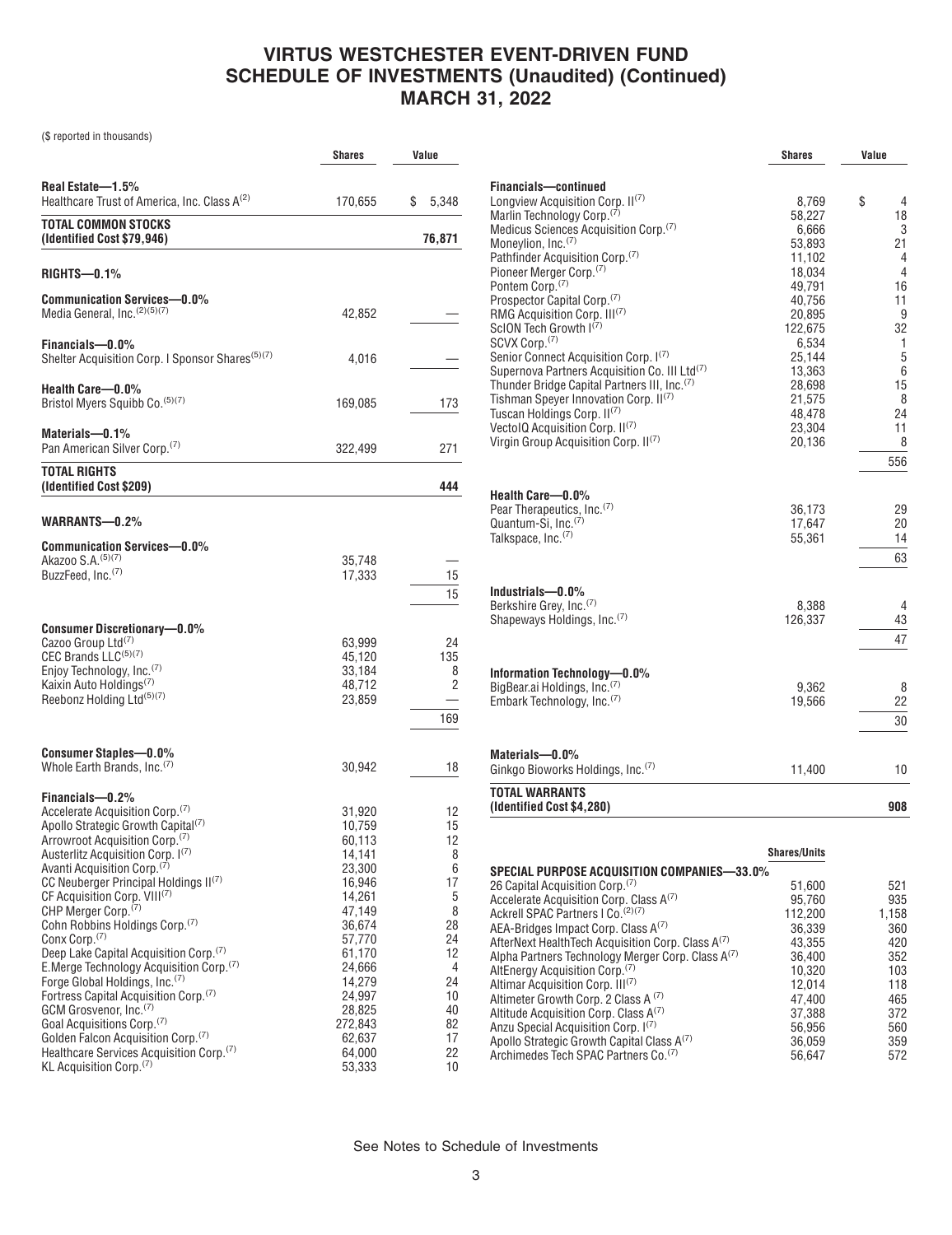(\$ reported in thousands)

|                                                                                                      | <b>Shares/Units</b> | Value        |                                                                                                            | <b>Shares/Units</b> | Value      |
|------------------------------------------------------------------------------------------------------|---------------------|--------------|------------------------------------------------------------------------------------------------------------|---------------------|------------|
| ArcLight Clean Transition Corp. II Class A(7)                                                        | 32,429              | \$<br>322    | FinServ Acquisition Corp. II <sup>(7)</sup>                                                                | 32,164              | \$<br>317  |
| Ares Acquisition Corp. <sup>(7)</sup>                                                                | 108,633             | 1,075        | FinServ Acquisition Corp. II Class A(7)                                                                    | 5,353               | 52         |
| Arrowroot Acquisition Corp. Class A(7)                                                               | 91,466              | 891          | FinTech Acquisition Corp. VI <sup>(7)</sup>                                                                | 15,784              | 155        |
| Artisan Acquisition Corp. Class A <sup>(7)</sup>                                                     | 35,889              | 354          | FinTech Acquisition Corp. VI Class A(7)                                                                    | 17,933              | 176        |
| Astrea Acquisition Corp. Class A <sup>(7)</sup>                                                      | 35,303              | 345          | Fintech Evolution Acquisition Group <sup>(7)</sup>                                                         | 36,677              | 362        |
| Athena Consumer Acquisition Corp. <sup>(7)</sup>                                                     | 6,791               | 68           | Fortistar Sustainable Solutions Corp. <sup>(7)</sup>                                                       | 47,426              | 470        |
| Atlas Crest Investment Corp. II <sup>(7)</sup>                                                       | 53,300              | 525          | Fortress Capital Acquisition Corp. Class A <sup>(7)</sup>                                                  | 124,985             | 1,235      |
| Aurora Acquisition Corp. Class A(7)                                                                  | 13,977              | 138          | Fortress Value Acquisition Corp. III <sup>(7)</sup>                                                        | 6,883               | 68         |
| Austerlitz Acquisition Corp. I Class A(7)                                                            | 152,601             | 1,499        | Fortress Value Acquisition Corp. III Class A(7)                                                            | 36,080              | 355        |
| Austerlitz Acquisition Corp. II <sup>(7)</sup>                                                       | 56,500              | 558          | Fortress Value Acquisition Corp. IV(7)                                                                     | 16,404              | 161        |
| Authentic Equity Acquisition Corp. <sup>(7)</sup>                                                    | 51,000              | 507          | Fortress Value Acquisition Corp. IV Class A(7)                                                             | 17,951              | 176        |
| Avanti Acquisition Corp. Class A <sup>(7)</sup><br>Bilander Acquisition Corp. Class A(7)             | 171,808<br>35,783   | 1,694<br>346 | Frazier Lifesciences Acquisition Corp. <sup>(7)</sup><br>FTAC Athena Acquisition Corp. Class A(1)          | 53,515<br>53,673    | 528<br>526 |
| Biotech Acquisition Co. <sup>(7)</sup>                                                               | 10,000              | 99           | FTAC Emerald Acquisition Corp. <sup>(7)</sup>                                                              | 34,184              | 341        |
| Biotech Acquisition Co. Class A(7)                                                                   | 35,852              | 353          | FTAC Hera Acquisition Corp. <sup>(7)</sup>                                                                 | 37,333              | 369        |
| BlueRiver Acquisition Corp. <sup>(7)</sup>                                                           | 26,000              | 257          | FTAC Parnassus Acquisition Corp. Class A(7)                                                                | 35,865              | 349        |
| BOA Acquisition Corp. Class A(7)                                                                     | 25,292              | 250          | FTAC Zeus Acquisition Corp. <sup>(7)</sup>                                                                 | 6,870               | 69         |
| Brigade-M3 European Acquisition Corp. <sup>(7)</sup>                                                 | 20,623              | 203          | Fusion Acquisition Corp. II <sup>(7)</sup>                                                                 | 15,500              | 152        |
| Bright Lights Acquisition Corp. <sup>(7)</sup>                                                       | 204,941             | 2,062        | G Squared Ascend I, Inc. <sup>(7)</sup>                                                                    | 89,566              | 886        |
| Build Acquisition Corp. <sup>(7)</sup>                                                               | 8,564               | 84           | G Squared Ascend I, Inc. Class A(7)                                                                        | 34,735              | 342        |
| Carney Technology Acquisition Corp. II(7)                                                            | 30,113              | 298          | G Squared Ascend II, Inc. <sup>(7)</sup>                                                                   | 13,094              | 127        |
| Catalyst Partners Acquisition Corp. Class A <sup>(7)</sup>                                           | 35,709              | 347          | Gesher I Acquisition Corp. <sup>(7)</sup>                                                                  | 10,148              | 100        |
| CC Neuberger Principal Holdings II Class A <sup>(2)(7)</sup>                                         | 249,991             | 2,480        | Goal Acquisitions Corp. <sup>(2)(7)</sup>                                                                  | 276,246             | 2,696      |
| CC Neuberger Principal Holdings III <sup>(7)</sup>                                                   | 54,900              | 547          | Golden Falcon Acquisition Corp. Class A(7)                                                                 | 125,274             | 1,229      |
| CF Acquisition Corp. IV Class A <sup>(7)</sup>                                                       | 84,803              | 831          | Gores Holdings VIII, Inc. Class A (7)                                                                      | 431                 | 4          |
| CF Acquisition Corp. VI Class $A^{(7)}$                                                              | 4,027               | 48           | Gores Technology Partners II, Inc. Class A(7)                                                              | 3,902               | 38         |
| CHP Merger Corp. Class A(7)                                                                          | 80,018              | 815          | Gores Technology Partners, Inc. <sup>(7)</sup>                                                             | 1,000               | 10         |
| Churchill Capital Corp. V Class A(7)                                                                 | 34,051              | 335          | Gores Technology Partners, Inc. Class A(7)                                                                 | 11,297              | 111        |
| Churchill Capital Corp. VII Class A(7)                                                               | 70,791              | 693          | Graf Acquisition Corp. IV <sup>(7)</sup>                                                                   | 16,558              | 161        |
| CIIG Capital Partners II, Inc. <sup>(7)</sup><br>Class Acceleration Corp. <sup>(7)</sup>             | 26,840<br>53,000    | 270<br>523   | Haymaker Acquisition Corp. III <sup>(7)</sup><br>Health Assurance Acquisition Corp. Class A <sup>(7)</sup> | 28,814<br>35,375    | 285<br>348 |
| Climate Real Impact Solutions II Acquisition Corp. <sup>(7)</sup>                                    | 27,128              | 268          | Healthcare Services Acquisition Corp. Class A(7)                                                           | 128,000             | 1,254      |
| Climate Real Impact Solutions II Acquisition Corp.                                                   |                     |              | Hennessy Capital Investment Corp. V <sup>(7)</sup>                                                         | 44,900              | 444        |
| Class $A^{(7)}$                                                                                      | 34,588              | 339          | Hh&L Acquisition Co. <sup>(7)</sup>                                                                        | 27,208              | 268        |
| Cohn Robbins Holdings Corp. Class A <sup>(7)</sup>                                                   | 110,022             | 1,094        | Highland Transcend Partners I Corp. Class A(7)                                                             | 19,998              | 197        |
| Colicity, $Inc.^{(7)}$                                                                               | 54,772              | 539          | Horizon Acquisition Corp. II Class $A^{(7)}$                                                               | 34,518              | 342        |
| Colonnade Acquisition Corp. II <sup>(7)</sup>                                                        | 56,454              | 554          | Hudson Executive Investment Corp. II <sup>(7)</sup>                                                        | 54,000              | 532        |
| Compute Health Acquisition Corp. <sup>(7)</sup>                                                      | 87,125              | 863          | Independence Holdings Corp. <sup>(7)</sup>                                                                 | 56,180              | 558        |
| Concord Acquisition Corp. Class A(7)                                                                 | 75,227              | 748          | Independence Holdings Corp. Class A(7)                                                                     | 122,585             | 1,200      |
| Concord Acquisition Corp. II Class A(7)                                                              | 55,358              | 536          | Infinite Acquisition Corp. <sup>(7)</sup>                                                                  | 8,587               | 86         |
| Conx Corp. Class A <sup>(2)(7)</sup>                                                                 | 231,080             | 2,276        | INSU Acquisition Corp. III <sup>(7)</sup>                                                                  | 61,265              | 602        |
| Conyers Park III Acquisition Corp. Class A(7)                                                        | 36,115              | 352          | InterPrivate II Acquisition Corp. <sup>(7)</sup>                                                           | 55,833              | 546        |
| Corazon Capital V838 Monoceros Corp. Class A(7)                                                      | 18,058              | 176          | InterPrivate III Financial Partners, Inc. Class A(7)                                                       | 55,830              | 552        |
| Corner Growth Acquisition Corp. <sup>(7)</sup>                                                       | 62,019              | 613          | InterPrivate IV InfraTech Partners, Inc. <sup>(7)</sup>                                                    | 55,833              | 549        |
| COVA Acquisition Corp. <sup>(7)</sup>                                                                | 55,500              | 548          | ION Acquisition Corp. 3 Ltd. Class $A^{(7)}$                                                               | 34,731              | 338        |
| Crucible Acquisition Corp.(7)                                                                        | 5,600               | 55           | Isleworth Healthcare Acquisition Corp. <sup>(7)</sup><br>Jack Creek Investment Corp. <sup>(7)</sup>        | 18,841              | 186        |
| D & Z Media Acquisition Corp.(7)<br>Decarbonization Plus Acquisition Corp. IV Class A <sup>(7)</sup> | 15,838<br>33,476    | 156<br>333   | Jaws Hurricane Acquisition Corp. Class $A^{(7)}$                                                           | 54,000<br>31,058    | 533<br>303 |
| Deep Lake Capital Acquisition Corp. Class A(7)                                                       | 122,340             | 1,203        | Jaws Juggernaut Acquisition Corp. <sup>(7)</sup>                                                           | 23,412              | 231        |
| Delwinds Insurance Acquisition Corp. <sup>(7)</sup>                                                  | 52,374              | 527          | Jaws Juggernaut Acquisition Corp. Class A(7)                                                               | 10,805              | 105        |
| Diamondhead Holdings Corp.(7)                                                                        | 27,100              | 267          | Jaws Mustang Acquisition Corp. <sup>(7)</sup>                                                              | 25,000              | 247        |
| Dragoneer Growth Opportunities Corp. III Class A(7)                                                  | 48,392              | 472          | Jaws Mustang Acquisition Corp. Class $A^{(7)}$                                                             | 34,525              | 339        |
| Dynamics Special Purpose Corp. Class A <sup>(7)</sup>                                                | 36,588              | 361          | Kairos Acquisition Corp. <sup>(2)(7)</sup>                                                                 | 129,553             | 1,276      |
| E.Merge Technology Acquisition Corp. Class A(7)                                                      | 73,998              | 733          | Kensington Capital Acquisition Corp. $IV^{(7)}$                                                            | 29,738              | 298        |
| Elliott Opportunity II Corp. <sup>(7)</sup>                                                          | 6,229               | 61           | Kensington Capital Acquisition Corp. V(7)                                                                  | 65,314              | 673        |
| Elliott Opportunity II Corp. Class A(7)                                                              | 69,725              | 682          | Khosla Ventures Acquisition Co. Class $A^{(7)}$                                                            | 32,820              | 321        |
| Enterprise 4.0 Technology Acquisition Corp. <sup>(7)</sup>                                           | 10,183              | 103          | Khosla Ventures Acquisition Co. III Class A(7)                                                             | 48,573              | 475        |
| Equity Distribution Acquisition Corp. Class $A^{(7)}$                                                | 195,973             | 1,938        | Kismet Acquisition Three Corp. <sup>(7)</sup>                                                              | 7                   | $-^{(8)}$  |
| ESGEN Acquisition Corp. <sup>(7)</sup>                                                               | 11,884              | 120          | Kismet Acquisition Three Corp. Class A(7)                                                                  | 34,803              | 341        |
| ESM Acquisition Corp. <sup>(7)</sup>                                                                 | 56,454              | 559          | KKR Acquisition Holdings I Corp. <sup>(7)</sup>                                                            | 33,765              | 334        |
| Eucrates Biomedical Acquisition Corp. <sup>(7)</sup>                                                 | 74                  | 1            | KL Acquisition Corp. Class $A^{(7)}$                                                                       | 159,999             | 1,570      |
| ExcelFin Acquisition Corp. <sup>(7)</sup>                                                            | 10,246              | 102          | Kludeln I Acquisition Corp. <sup>(7)</sup>                                                                 | 20,000              | 199        |
| Far Peak Acquisition Corp. Class A(7)                                                                | 134,003             | 1,332        | L Catterton Asia Acquisition Corp. Class $A^{(7)}$                                                         | 34,839              | 340        |
| Fifth Wall Acquisition Corp. III Class $A^{(7)}$                                                     | 35,835              | 348          | Landcadia Holdings IV, Inc. Class A(7)                                                                     | 34,481              | 339        |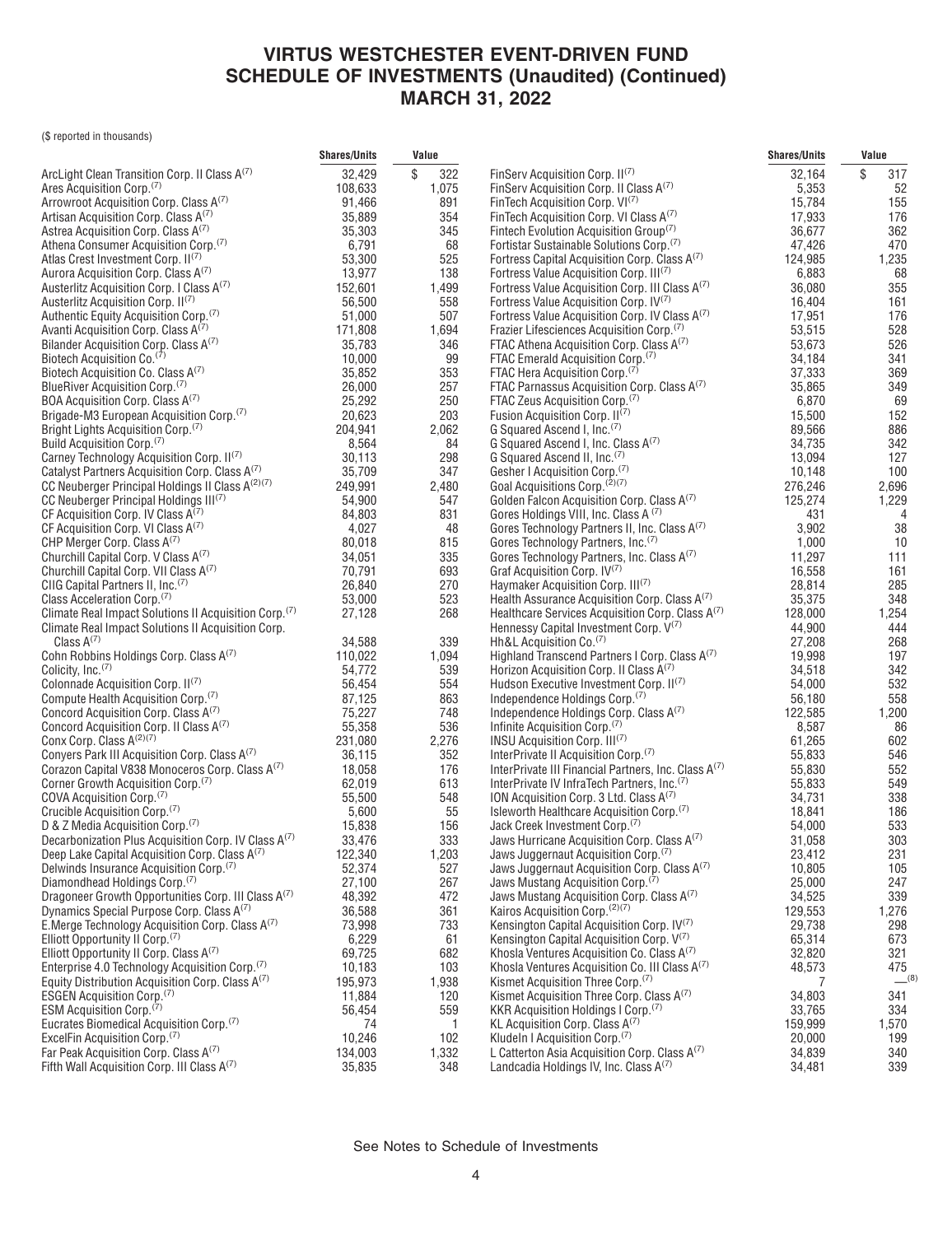(\$ reported in thousands)

|                                                                                                     | <b>Shares/Units</b> | Value     |
|-----------------------------------------------------------------------------------------------------|---------------------|-----------|
| LDH Growth Corp. I Class A(7)                                                                       | 35,483              | \$<br>347 |
| Lerer Hippeau Acquisition Corp. Class $A^{(7)}$                                                     | 55,833              | 544       |
| Live Oak Crestview Climate Acquisition Corp. <sup>(7)</sup>                                         | 34,468              | 337       |
| Live Oak Mobility Acquisition Corp. Class A <sup>(7)</sup>                                          | 17,176              | 168       |
| Longview Acquisition Corp. II Class A(7)                                                            | 43,845              | 428       |
| M3-Brigade Acquisition II Corp. Class A(7)                                                          | 34,295              | 335       |
| Macondray Capital Acquisition Corp. I <sup>(7)</sup>                                                | 14,700              | 147       |
| Magnum Opus Acquisition Ltd. Class A(7)                                                             | 34,149              | 338       |
| Marlin Technology Corp. Class A(2)(7)                                                               | 174,681             | 1,715     |
| Mason Industrial Technology, Inc. <sup>(7)</sup>                                                    | 53,675              | 529       |
| Medicus Sciences Acquisition Corp. Class A(7)                                                       | 60,000              | 587       |
| MedTech Acquisition Corp. Class A <sup>(7)</sup>                                                    | 28,586              | 280       |
| Motive Capital Corp. II <sup>(7)</sup>                                                              | 87,973              | 897       |
| Music Acquisition Corp. (The) <sup>(7)</sup>                                                        | 54,900              | 541       |
| New Vista Acquisition Corp. <sup>(7)</sup>                                                          | 135,609             | 1,341     |
| Newbury Street Acquisition Corp. <sup>(7)</sup>                                                     | 57,099              | 561       |
| Noble Rock Acquisition Corp. <sup>(7)</sup>                                                         | 95,531              | 938       |
| Noble Rock Acquisition Corp. Class A(7)                                                             | 67,878              | 665       |
| North Atlantic Acquisition Corp. <sup>(7)</sup>                                                     | 55,461              | 552       |
| North Mountain Merger Corp. Class A(7)                                                              | 35,878              | 355       |
| Northern Genesis Acquisition Corp. III Class A(7)                                                   | 34,695              | 338       |
| Northern Star Investment Corp. II Class A <sup>(7)</sup>                                            | 110,310             | 1,079     |
| Omega Alpha SPAC Class A <sup>(7)</sup>                                                             | 113,424             | 1,114     |
| One Equity Partners Open Water I Corp. <sup>(7)</sup>                                               | 84,160              | 833       |
| Oscar Health, Inc. Class A <sup>(7)</sup>                                                           | 300                 | 3         |
| Pathfinder Acquisition Corp. Class A(7)                                                             | 55,510              | 543       |
| Patria Latin American Opportunity Acquisition Corp. <sup>(7)</sup>                                  | 2,755               | 28        |
| Peridot Acquisition Corp. II <sup>(7)</sup>                                                         | 46,817              | 460       |
| Peridot Acquisition Corp. II Class A(7)                                                             | 34,767              | 340       |
| Pershing Square Tontine Holdings Ltd. Class A(7)                                                    | 44,373              | 883       |
| Phoenix Biotech Acquisition Corp. <sup>(7)</sup>                                                    | 10,157              | 102       |
| Pioneer Merger Corp. Class A <sup>(7)</sup>                                                         | 54,102              | 530       |
| Pivotal Investment Corp. III <sup>(7)</sup>                                                         | 53,401              | 522       |
| Plum Acquisition Corp. I(1)                                                                         | 86,629              | 853       |
| Pontem Corp. Class A <sup>(7)</sup>                                                                 | 149,373             | 1,465     |
| Post Holdings Partnering Corp. Class A(7)                                                           | 51,299              | 502       |
| Prime Impact Acquisition I(7)                                                                       | 13,873              | 136       |
| Prime Impact Acquisition I Class A(7)                                                               | 108,775             | 1,076     |
| Priveterra Acquisition Corp. <sup>(7)</sup>                                                         | 55,621              | 547       |
| Progress Acquisition Corp. <sup>(7)</sup>                                                           | 6,042               | 60        |
| PROOF Acquisition Corp. I <sup>(7)</sup>                                                            | 27,292              | 271       |
| Property Solutions Acquisition Corp. II(7)                                                          | 28,061              | 275       |
| Prospector Capital Corp. Class A(7)                                                                 | 122,268             | 1,198     |
| Pyrophyte Acquisition Corp. <sup>(7)</sup>                                                          | 13,726              | 138       |
| Queen's Gambit Growth Capital Class A(7)                                                            | 41,884              | 419       |
| RedBall Acquisition Corp. Class A(7)                                                                |                     | 721       |
| Revolution Healthcare Acquisition Corp. Class A(7)                                                  | 72,625<br>71,827    | 705       |
| RMG Acquisition Corp. III Class A <sup>(7)</sup>                                                    | 140,572             | 1,378     |
| Rocket Internet Growth Opportunities Corp. <sup>(7)</sup>                                           |                     | 657       |
| Ross Acquisition Corp. II <sup>(7)</sup>                                                            | 66,999<br>49,115    | 487       |
| Scion Tech Growth I Class A(2)(7)                                                                   | 368,025             | 3,614     |
| ScION Tech Growth II(7)                                                                             | 56,000              | 550       |
| SCP & CO Healthcare Acquisition Co. <sup>(7)</sup>                                                  |                     | 532       |
|                                                                                                     | 54,000              | 589       |
| Screaming Eagle Acquisition Corp. <sup>(7)</sup><br>Semper Paratus Acquisition Corp. <sup>(7)</sup> | 58,892              | 139       |
| Senior Connect Acquisition Corp. I Class A(7)                                                       | 13,800              | 493       |
| Shelter Acquisition Corp. I(7)                                                                      | 50,288<br>28,915    |           |
| Simon Property Group Acquisition Holdings, Inc. <sup>(7)</sup>                                      |                     | 287       |
|                                                                                                     | 54,720              | 540       |
| Simon Property Group Acquisition Holdings, Inc.<br>Class $A^{(7)}$                                  |                     |           |
| Slam Corp. <sup>(7)</sup>                                                                           | 51,311              | 502       |
| Slam Corp. Class A(7)                                                                               | 33,407              | 329       |
| Soar Technology Acquisition Corp. <sup>(7)</sup>                                                    | 2,573               | 25        |
|                                                                                                     | 6,722               | 69        |
| Social Capital Hedosophia Holdings Corp. VI Class A <sup>(7)</sup>                                  | 8,824               | 89        |

|                                                                                     | <b>Shares/Units</b> | Value    |
|-------------------------------------------------------------------------------------|---------------------|----------|
| Sound Point Acquisition Corp. I Ltd. <sup>(7)</sup>                                 | 3,441               | \$<br>35 |
| Supernova Partners Acquisition Co. III Ltd. Class A(7)                              | 101,332             | 991      |
| Sustainable Development Acquisition I Corp. <sup>(7)</sup>                          | 50,000              | 493      |
| SVF Investment Corp. Class A <sup>(7)</sup>                                         | 28,817              | 282      |
| SVF Investment Corp. 2 Class A <sup>(7)</sup>                                       | 5,113               | 50       |
| SVF Investment Corp. 3 Class A <sup>(7)</sup>                                       | 31,844              | 316      |
|                                                                                     |                     |          |
| Tailwind Acquisition Corp. Class A <sup>(7)</sup>                                   | 73,616              | 728      |
| Target Global Acquisition I Corp. <sup>(7)</sup>                                    | 30,984              | 309      |
| Thunder Bridge Capital Partners III, Inc. Class A <sup>(7)</sup>                    | 143,490             | 1,409    |
| Tishman Speyer Innovation Corp. II Class A <sup>(7)</sup>                           | 107,875             | 1,057    |
| TortoiseEcofin Acquisition Corp. III Class A <sup>(7)</sup>                         | 36,165              | 351      |
| Tribe Capital Growth Corp. 1(7)                                                     | 50,250              | 494      |
| Twelve Seas Investment Co. II <sup>(7)</sup>                                        | 11,061              | 109      |
| TZP Strategies Acquisition Corp. <sup>(7)</sup>                                     | 30,925              | 305      |
| USHG Acquisition Corp. Class $A^{(7)}$                                              | 21,798              | 220      |
| VectolQ Acquisition Corp. II Class A(7)                                             | 116,520             | 1,147    |
| Virgin Group Acquisition Corp. II Class A(7)                                        | 134,394             | 1,325    |
| Viscogliosi Brothers Acquisition Corp. <sup>(7)</sup>                               | 9,784               | 97       |
| Vy Global Growth Class A <sup>(7)</sup>                                             | 129,873             | 1,286    |
| Warburg Pincus Capital Corp. I Class A(7)                                           | 34,446              | 339      |
| Z-Work Acquisition Corp. Class A(7)                                                 | 32,327              | 316      |
|                                                                                     |                     |          |
| TOTAL SPECIAL PURPOSE ACQUISITION COMPANIES<br>(Identified Cost \$121,072)          |                     | 119,832  |
|                                                                                     |                     |          |
|                                                                                     | Shares              |          |
|                                                                                     |                     |          |
| <b>PURCHASED OPTIONS-0.4%</b>                                                       |                     |          |
| (See open purchased options schedule)                                               |                     |          |
| <b>Total Purchased Options</b>                                                      |                     |          |
| (Premiums paid \$2,824)                                                             |                     | 1,433    |
|                                                                                     |                     |          |
| PRIVATE INVESTMENTS IN PUBLIC EQUITY—0.1%                                           |                     |          |
| MarketWise, Inc. <sup>(7)</sup>                                                     | 12,707              | 60       |
| Microvast Holdings, Inc. (5)(7)(9)                                                  | 50,000              | 318      |
|                                                                                     |                     |          |
| TOTAL PRIVATE INVESTMENTS IN PUBLIC EQUITY                                          |                     |          |
| (Identified Cost \$627)                                                             |                     | 378      |
| <b>ESCROW NOTES-3.2%</b>                                                            |                     |          |
|                                                                                     |                     |          |
| Financials-3.2%                                                                     |                     |          |
| Altaba, Inc. Escrow <sup>(7)</sup>                                                  | 1,985,238           | 11,614   |
|                                                                                     |                     |          |
| Industrials-0.0%                                                                    |                     |          |
| AMR Corp. Escrow Shares <sup>(5)(7)</sup>                                           | 28,850              | (8)      |
|                                                                                     |                     |          |
| <b>TOTAL ESCROW NOTES</b><br>(Identified Cost \$9,431)                              |                     | 11,614   |
| TOTAL LONG-TERM INVESTMENTS—94.3%                                                   |                     |          |
| (Identified Cost \$352,356)                                                         |                     | 342,081  |
| TOTAL INVESTMENTS, BEFORE SECURITIES SOLD SHORT AND                                 |                     |          |
| WRITTEN OPTIONS—94.3%                                                               |                     |          |
| (Identified Cost \$352,356)                                                         |                     | 342,081  |
|                                                                                     |                     |          |
| SECURITIES SOLD SHORT—(5.9)%                                                        |                     |          |
| COMMON STOCKS-(5.9)%                                                                |                     |          |
|                                                                                     |                     |          |
|                                                                                     |                     |          |
| Communication Services—(1.7)%<br>Take-Two Interactive Software, Inc. <sup>(7)</sup> | (23, 759)           | (3,653)  |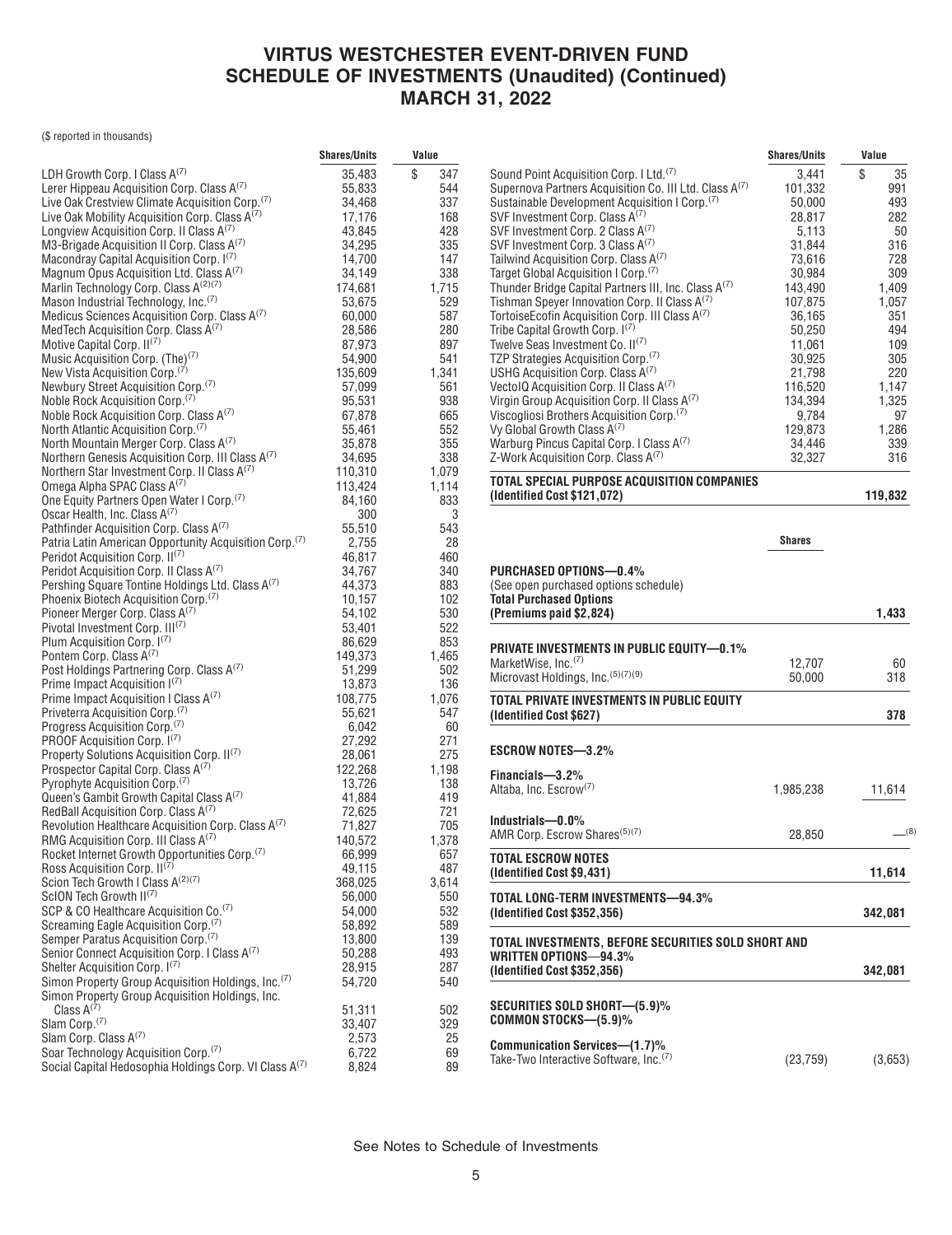(\$ reported in thousands)

|                                                                                                                                                                                                                                                                                                                                                                                                                                                                                                                                      | Shares                                      | Value                                            |
|--------------------------------------------------------------------------------------------------------------------------------------------------------------------------------------------------------------------------------------------------------------------------------------------------------------------------------------------------------------------------------------------------------------------------------------------------------------------------------------------------------------------------------------|---------------------------------------------|--------------------------------------------------|
| <b>Communication Services—continued</b><br>Zynga, Inc. $(7)$                                                                                                                                                                                                                                                                                                                                                                                                                                                                         | (282, 211)                                  | \$<br>(2,607)<br>(6, 260)                        |
| Energy— $(0.3)$ %<br>Whiting Petroleum Corp.                                                                                                                                                                                                                                                                                                                                                                                                                                                                                         | (11, 782)                                   | (960)                                            |
| Financials—(1.3)%<br>Aon plc<br>M&T Bank Corp.                                                                                                                                                                                                                                                                                                                                                                                                                                                                                       | (7, 543)<br>(14,081)                        | (2, 456)<br>(2, 387)<br>(4,843)                  |
| Information Technology—(1.3)%<br>Coherent, Inc. <sup>(7)</sup><br>Entegris, Inc.<br>MKS Instruments, Inc.<br>NortonLifeLock, Inc.                                                                                                                                                                                                                                                                                                                                                                                                    | (1,233)<br>(18, 488)<br>(6,885)<br>(33,002) | (337)<br>(2, 427)<br>(1,033)<br>(875)<br>(4,672) |
| Real Estate-(1.3)%<br>Healthcare Realty Trust, Inc.                                                                                                                                                                                                                                                                                                                                                                                                                                                                                  | (165, 134)                                  | (4,538)                                          |
| TOTAL COMMON STOCKS<br>(Identified Proceeds \$(21,037))                                                                                                                                                                                                                                                                                                                                                                                                                                                                              |                                             | (21, 273)                                        |
| TOTAL SECURITIES SOLD SHORT<br>(Identified Proceeds \$(21,037))                                                                                                                                                                                                                                                                                                                                                                                                                                                                      |                                             | (21, 273)                                        |
| WRITTEN OPTIONS-(1.1)%<br>(See open written options schedule)<br><b>Total Written Options</b><br>(Premiums received \$4,965)                                                                                                                                                                                                                                                                                                                                                                                                         |                                             | (4, 188)                                         |
| TOTAL INVESTMENTS, NET OF SECURITIES SOLD SHORT AND                                                                                                                                                                                                                                                                                                                                                                                                                                                                                  |                                             |                                                  |
| WRITTEN OPTIONS-87.3%<br>(Identified Cost \$326,354)<br>Other assets and liabilities, net-12.7%<br><b>NET ASSETS-100.0%</b>                                                                                                                                                                                                                                                                                                                                                                                                          |                                             | \$316,620<br>46,036<br>\$362,656                 |
| <b>Abbreviations:</b><br>ADR<br>American Depositary Receipt<br>AMT<br>Alternative Minimum Tax<br>ETF<br>Exchange-Traded Fund<br>LIBOR London Interbank Offered Rate<br><b>Limited Liability Company</b><br>LLC.<br>LLP<br>Limited Liability Partnership<br>LP —<br><b>Limited Partnership</b><br><b>OBFR</b> Overnight Bank Funding Rate<br><b>REIT</b><br><b>Real Estate Investment Trust</b><br>S&P.<br>Standard & Poor's<br><b>SOFR</b><br>Secured Overnight Financing Rate<br>SPAC<br><b>Special Purpose Acquisition Company</b> |                                             |                                                  |

SPDR S&P Depositary Receipt

#### **Footnote Legend:**

| $\rm ^{(1)}$ Security exempt from registration under Rule 144A of the Securities Act of 1933. |
|-----------------------------------------------------------------------------------------------|
| These securities may be resold in transactions exempt from registration, normally             |
| to qualified institutional buvers. At March 31, 2022, these securities amounted to a          |
| value of \$96,845 or 26.7% of net assets.                                                     |

- (2) All or a portion of the shares have been committed as collateral for open securities sold short, written option contracts, swap contracts, and forward currency exchange contracts.
- (3) Security in default, interest payments are being received during the bankruptcy proceedings.
- (4) Variable rate security. Rate disclosed is as of March 31, 2022. Information in parenthesis represents benchmark and reference rate for each security. Certain variable rate securities are not based on a published reference rate and spread but are determined by the issuer or agent and are based on current market conditions, or, for mortgage-backed securities, are impacted by the individual mortgages which are paying off over time. These securities do not indicate a reference rate and spread in their descriptions.
- $<sup>(5)</sup>$  The value of this security was determined using significant unobservable inputs</sup> and is reported as a Level 3 security in the Fair Value Hierarchy table located after the Schedule of Investments.
- (6) Security in default; no interest payments are being received during the bankruptcy proceedings.
- (7) Non-income producing.
- (8) Amount is less than \$500.
- (9) All or a portion of the security is restricted.

#### **Counterparties:**

| <b>JPM</b> | JPMorgan Chase Bank N.A.       |
|------------|--------------------------------|
| GS         | Goldman Sachs & Co.            |
| BAML       | Bank of America--Merrill Lynch |

## **Foreign Currencies:**

| AUD        | Australian Dollar             |
|------------|-------------------------------|
| CAD        | <b>Canadian Dollar</b>        |
| <b>EUR</b> | Euro                          |
| GBP        | United Kingdom Pound Sterling |
| JPY.       | Japanese Yen                  |
| <b>USD</b> | <b>United States Dollar</b>   |
|            |                               |

#### **Country Weightings†**

| <b>United States</b>                                                                                            | 71%  |
|-----------------------------------------------------------------------------------------------------------------|------|
| Cayman Islands                                                                                                  | 20   |
| Luxembourg                                                                                                      |      |
| Canada                                                                                                          | 3    |
| <b>United Kingdom</b>                                                                                           |      |
| Jersey                                                                                                          |      |
| <b>Israel</b>                                                                                                   |      |
| <b>Other</b>                                                                                                    | (2)  |
| Total                                                                                                           | 100% |
| <sup>t</sup> % of total investments, net of securities sold short and written options, as of March 31,<br>2022. |      |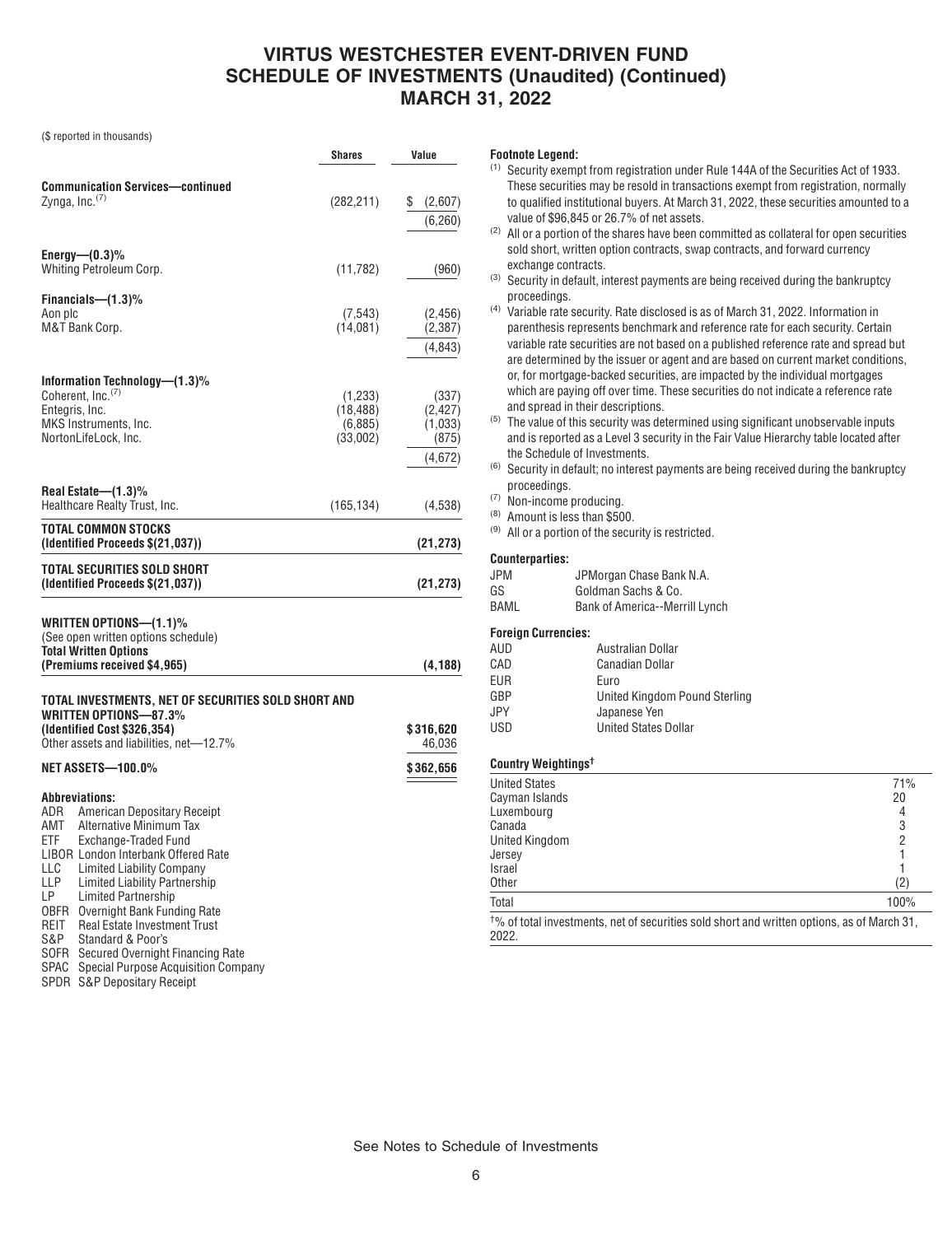(\$ reported in thousands)

## **Open Purchased Options contracts as of March 31, 2022 were as follows:**

|                                               | <b>Number</b>          | <b>Contract</b>                  | Strike               |                                  |          |
|-----------------------------------------------|------------------------|----------------------------------|----------------------|----------------------------------|----------|
| <b>Description of Options</b>                 | οf<br><b>Contracts</b> | <b>Notional</b><br><b>Amount</b> | Price <sup>(1)</sup> | <b>Expiration</b><br><b>Date</b> | Value    |
| Put Options <sup>(2)</sup>                    |                        |                                  |                      |                                  |          |
| AT&T, Inc.                                    | 1,259                  | \$2,644                          | \$21.00              | 06/17/22                         | \$<br>37 |
| AT&T, Inc.                                    | 1,376                  | 3,027                            | 22.00                | 06/17/22                         | 65       |
| Crane Co.                                     | 324                    | 3,240                            | 100.00               | 05/20/22                         | 72       |
| Deutsche Telekom AG                           | 446                    | 723                              | 16.20                | 04/14/22                         | 13       |
| Deutsche Telekom AG                           | 6,085                  | 9,127                            | 15.00                | 06/17/22                         | 242      |
| Deutsche Telekom AG                           | 446                    | 669                              | 15.00                | 06/17/22                         | 18       |
| GlaxoSmithKline plc                           | 437                    | 1,530                            | 35.00                | 05/20/22                         | 5        |
| GlaxoSmithKline plc                           | 1,223                  | 4,525                            | 37.00                | 05/20/22                         | 18       |
| GlaxoSmithKline plc                           | 778                    | 3,112                            | 40.00                | 05/20/22                         | 22       |
| Hartford Financial Services Group, Inc. (The) | 410                    | 2,255                            | 55.00                | 06/17/22                         | 13       |
| iShares iBoxx High Yield Corporate Bond ETF   | 1,642                  | 13,300                           | 81.00                | 06/17/22                         | 240      |
| Kohl's Corp.                                  | 340                    | 1,360                            | 40.00                | 04/14/22                         | 3        |
| Kohl's Corp.                                  | 328                    | 1,476                            | 45.00                | 04/14/22                         | 2        |
| Kohl's Corp.                                  | 203                    | 1,066                            | 52.50                | 04/14/22                         | 4        |
| Kohl's Corp.                                  | 120                    | 600                              | 50.00                | 05/20/22                         | 16       |
| Lennar Corp.                                  | 676                    | 5,408                            | 80.00                | 05/20/22                         | 270      |
| SPDR S&P 500 ETF Trust                        | 289                    | 11,993                           | 415.00               | 04/14/22                         | 15       |
| Take-Two Interactive Software, Inc.           | 106                    | 1,643                            | 155.00               | 06/17/22                         | 112      |
| Valvoline, Inc.                               | 1,486                  | 4,458                            | 30.00                | 04/14/22                         | 56       |
| Valvoline, Inc.                               | 800                    | 2,400                            | 30.00                | 05/20/22                         | 76       |
| Vivendi SE                                    | 4,096                  | 4,301                            | 10.50                | 04/14/22                         | 14       |
| Vivendi SE                                    | 1,333                  | 1,333                            | 10.00                | 04/14/22                         | 3        |
| Vodafone Group plc                            | 2,934                  | 4,401                            | 15.00                | 04/14/22                         | 9        |
| XPO Logistics, Inc.                           | 128                    | 704                              | 55.00                | 05/20/22                         | 5        |
| XPO Logistics, Inc.                           | 376                    | 2,162                            | 57.50                | 05/20/22                         | 20       |
| XPO Logistics, Inc.                           | 244                    | 1,525                            | 62.50                | 08/19/22                         | 83       |
| <b>Total Purchased Options</b>                |                        |                                  |                      |                                  | \$1,433  |

**Footnote Legend:**<br><sup>(1)</sup> Strike price not reported in thousands.

(2) Exchange-traded options.

#### **Open Written Options contracts as of March 31, 2022 were as follows:**

|                               | <b>Number</b>   | Contract                  |                                |                    |                      |
|-------------------------------|-----------------|---------------------------|--------------------------------|--------------------|----------------------|
| <b>Description of Options</b> | οf<br>Contracts | <b>Notional</b><br>Amount | Strike<br>Price <sup>(1)</sup> | Expiration<br>Date | Value                |
| Call Options <sup>(2)</sup>   |                 |                           |                                |                    |                      |
| Activision Blizzard, Inc.     | (111)           | \$<br>(860)               | \$77.50                        | 04/14/22           | \$<br>(35)           |
| Activision Blizzard, Inc.     | (95)            | (736)                     | 77.50                          | 05/20/22           | (29)                 |
| Activision Blizzard, Inc.     | (202)           | (1,616)                   | 80.00                          | 05/20/22           | (23)                 |
| Anaplan, Inc.                 | (17)            | (119)                     | 70.00                          | 04/14/22           | $(-)$ <sup>(3)</sup> |
| Anaplan, Inc.                 | (175)           | (1, 181)                  | 67.50                          | 05/20/22           | (2)                  |
| Anaplan, Inc.                 | (63)            | (441)                     | 70.00                          | 05/20/22           | $(-)$ <sup>(3)</sup> |
| AT&T, Inc.                    | (1,920)         | (4,800)                   | 25.00                          | 06/17/22           | (67)                 |
| AT&T, Inc.                    | (715)           | (1,716)                   | 24.00                          | 06/17/22           | (50)                 |
| Bayer AG                      | (543)           | (3,258)                   | 60.00                          | 04/14/22           | (172)                |
| Bayer AG                      | (216)           | (1, 296)                  | 60.00                          | 05/20/22           | (87)                 |
| Citrix Systems, Inc.          | (70)            | (735)                     | 105.00                         | 04/14/22           | $(-)^{(3)}$          |
| Crane Co.                     | (324)           | (3, 564)                  | 110.00                         | 05/20/22           | (138)                |
| Daimler Truck Holding AG      | (84)            | (210)                     | 25.00                          | 04/14/22           | (9)                  |
| Deutsche Telekom AG           | (446)           | (758)                     | 17.00                          | 04/14/22           | (10)                 |
| Deutsche Telekom AG           | (3,042)         | (5,019)                   | 16.50                          | 06/17/22           | (246)                |
| Deutsche Telekom AG           | (223)           | (368)                     | 16.50                          | 06/17/22           | (18)                 |
| Five9, Inc.                   | (40)            | (440)                     | 110.00                         | 04/14/22           | (16)                 |
| GlaxoSmithKline plc           | (437)           | (1,704)                   | 39.00                          | 05/20/22           | (212)                |
| GlaxoSmithKline plc           | (1,223)         | (5,259)                   | 43.00                          | 05/20/22           | (202)                |
| GlaxoSmithKline plc           | (778)           | (3,501)                   | 45.00                          | 05/20/22           | (47)                 |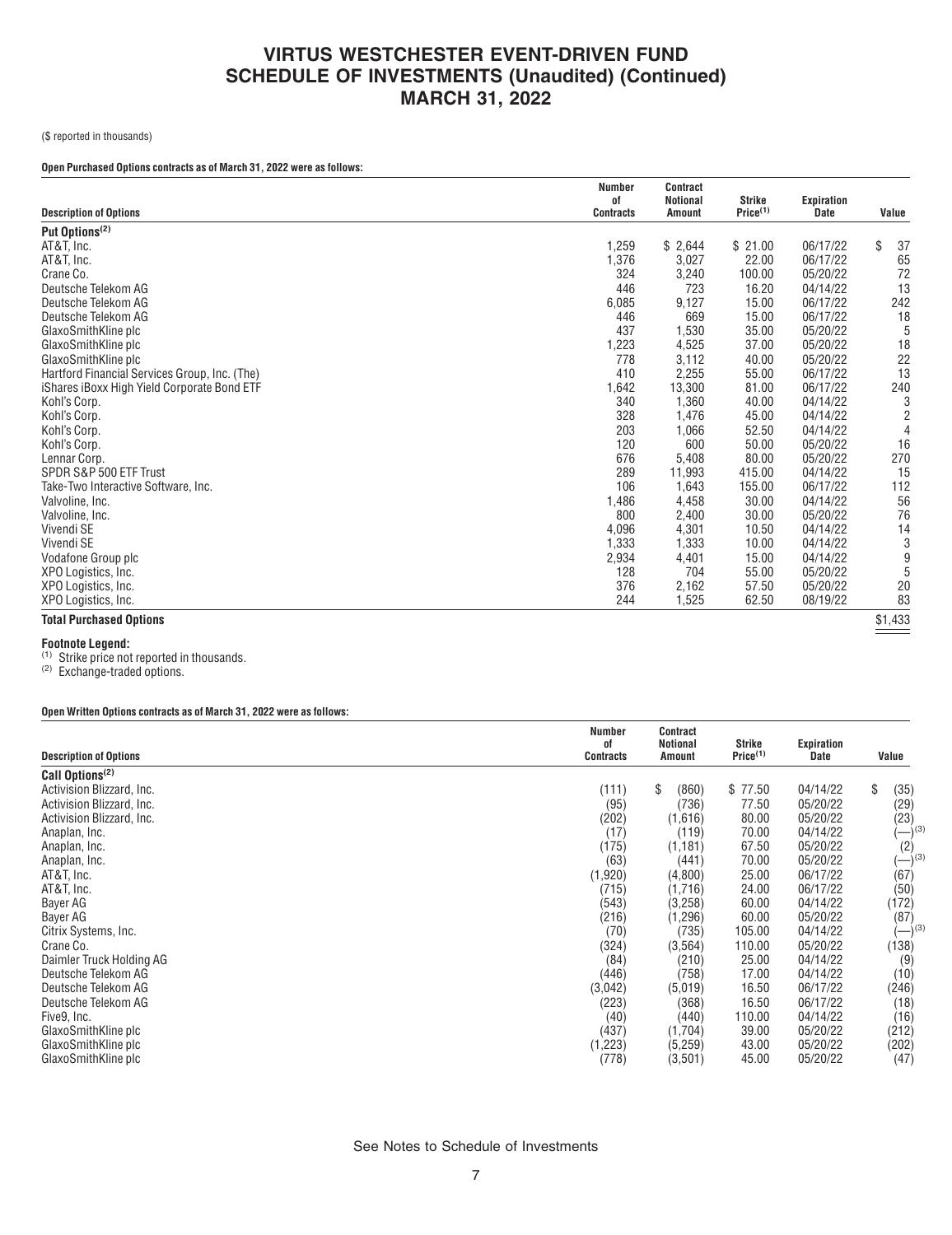(\$ reported in thousands)

#### **Open Written Options contracts as of March 31, 2022 were as follows:**

|                                               | <b>Number</b><br>0f | <b>Contract</b><br><b>Notional</b> | <b>Strike</b>        | <b>Expiration</b> |             |
|-----------------------------------------------|---------------------|------------------------------------|----------------------|-------------------|-------------|
| <b>Description of Options</b>                 | <b>Contracts</b>    | <b>Amount</b>                      | Price <sup>(1)</sup> | <b>Date</b>       | Value       |
| Call Options <sup>(2)</sup>                   |                     |                                    |                      |                   |             |
| Hartford Financial Services Group, Inc. (The) | (410)               | \$(2,665)                          | \$65.00              | 06/17/22          | \$<br>(365) |
| Houghton Mifflin Harcourt Co.                 | (95)                | (214)                              | 22.50                | 05/20/22          | (3)         |
| Houghton Mifflin Harcourt Co.                 | (1)                 | (3)                                | 25.00                | 05/20/22          | $(-)^{(3)}$ |
| Houghton Mifflin Harcourt Co.                 | (588)               | (1, 323)                           | 22.50                | 06/17/22          | (21)        |
| Kohl's Corp.                                  | (871)               | (5,008)                            | 57.50                | 04/14/22          | (292)       |
| Kohl's Corp.                                  | (120)               | (690)                              | 57.50                | 05/20/22          | (84)        |
| Lennar Corp.                                  | (163)               | (1,508)                            | 92.50                | 05/20/22          | (15)        |
| Lennar Corp.                                  | (245)               | (2,450)                            | 100.00               | 05/20/22          | (8)         |
| Lennar Corp.                                  | (185)               | (1,665)                            | 90.00                | 05/20/22          | (25)        |
| Magnachip Semiconductor Corp.                 | (48)                | (84)                               | 17.50                | 04/14/22          | (1)         |
| Mandiant, Inc.                                | (1)                 | (3)                                | 25.00                | 04/14/22          | $ (3)$      |
| Mandiant, Inc.                                | (1)                 | (2)                                | 24.00                | 09/16/22          | $ )^{(3)}$  |
| Mercedes-Benz Group AG                        | (168)               | (1,058)                            | 63.00                | 04/14/22          | (45)        |
| MoneyGram International, Inc.                 | (245)               | (270)                              | 11.00                | 05/20/22          | (1)         |
| Plantronics, Inc.                             | (195)               | (780)                              | 40.00                | 05/20/22          | (4)         |
| Social Capital Hedosophia Holdings Corp. VI   | (88)                | (88)                               | 10.00                | 04/14/22          | (1)         |
| SPDR S&P 500 ETF Trust                        | (72)                | (3, 132)                           | 435.00               | 04/14/22          | (140)       |
| Valvoline, Inc.                               | (1,309)             | (4,582)                            | 35.00                | 04/14/22          | (13)        |
| Valvoline, Inc.                               | (594)               | (2,079)                            | 35.00                | 05/20/22          | (32)        |
| Vivendi SE                                    | (4,096)             | (4,711)                            | 11.50                | 04/14/22          | (217)       |
| Vodafone Group plc                            | (4, 459)            | (7, 580)                           | 17.00                | 04/14/22          | (85)        |
| Vodafone Group plc                            | (760)               | (1, 368)                           | 18.00                | 04/14/22          | (4)         |
| XPO Logistics, Inc.                           | (376)               | (2, 444)                           | 65.00                | 05/20/22          | (368)       |
| XPO Logistics, Inc.                           | (128)               | (800)                              | 62.50                | 05/20/22          | (166)       |
| XPO Logistics, Inc.                           | (244)               | (1,708)                            | 70.00                | 08/19/22          | (232)       |
| Zimmer Biomet Holdings, Inc.                  | (434)               | (5, 208)                           | 120.00               | 04/14/22          | (391)       |
| Zimmer Biomet Holdings, Inc.                  | (216)               | (2,700)                            | 125.00               | 04/14/22          | (125)       |
| Zynga, Inc.                                   | (885)               | (708)                              | 8.00                 | 04/14/22          | (111)       |
|                                               |                     |                                    |                      |                   | (4, 112)    |
| Put Options <sup>(2)</sup>                    |                     |                                    |                      |                   |             |
| iShares iBoxx High Yield Corporate Bond ETF   | (1,642)             | (12, 315)                          | 75.00                | 06/17/22          | (63)        |
| SPDR S&P 500 ETF Trust                        | (217)               | (8, 463)                           | 390.00               | 04/14/22          | (6)         |
| Vivendi SE                                    | (1, 333)            | (1, 466)                           | 11.00                | 04/14/22          | (7)         |
|                                               |                     |                                    |                      |                   |             |
|                                               |                     |                                    |                      |                   | (76)        |
| <b>Total Written Options</b>                  |                     |                                    |                      |                   | \$(4,188)   |

## **Footnote Legend:**

(1) Strike price not reported in thousands.

(2) Exchange-traded options.

(3) Amount is less than \$500.

## **Forward foreign currency exchange contracts as of March 31, 2022 were as follows:**

| <b>Currency</b><br><b>Purchased</b> | <b>Currency</b><br>Amount<br>Purchased | Currency<br>Sold | Currency<br>Amount<br>Sold | Counterparty | <b>Settlement</b><br>Date | <b>Unrealized</b><br>Appreciation | <b>Unrealized</b><br>(Depreciation) |
|-------------------------------------|----------------------------------------|------------------|----------------------------|--------------|---------------------------|-----------------------------------|-------------------------------------|
| AUD                                 | 7,898                                  | USD              | 5.826                      | GS           | 04/08/22                  | 85                                |                                     |
| AUD                                 | 53                                     | USD              | 38                         | <b>JPM</b>   | 04/11/22                  |                                   |                                     |
| <b>EUR</b>                          | ,815                                   | USD              | 2,004                      | <b>JPM</b>   | 05/26/22                  |                                   |                                     |
| <b>EUR</b>                          | 358                                    | USD              | 406                        | <b>JPM</b>   | 07/13/22                  |                                   | (8)                                 |
| GBP                                 | 229                                    | USD              | 307                        | GS           | 04/20/22                  |                                   |                                     |
| GBP                                 | 317                                    | USD              | 417                        | <b>JPM</b>   | 05/04/22                  |                                   |                                     |
| GBP                                 | 124                                    | USD              | 163                        | <b>JPM</b>   | 09/14/22                  |                                   |                                     |
| <b>JPY</b>                          | 144.919                                | USD              | i,195                      | <b>JPM</b>   | 04/22/22                  |                                   | (4                                  |
| <b>USD</b>                          | .524                                   | EUR              | 1.344                      | <b>JPM</b>   | 04/05/22                  | 37                                |                                     |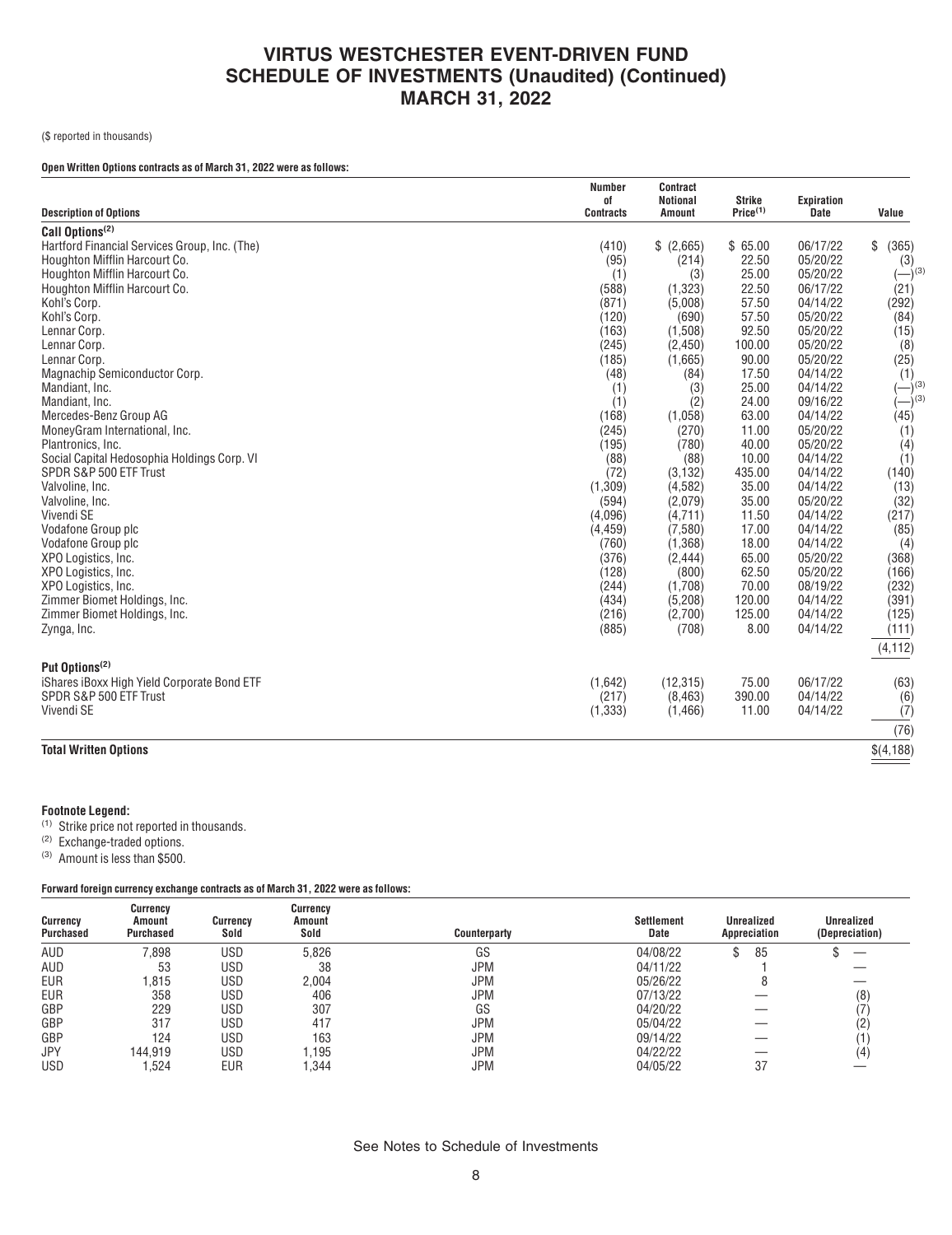(\$ reported in thousands)

## **Forward foreign currency exchange contracts as of March 31, 2022 were as follows:**

| Currency         | <b>Currency</b><br><b>Amount</b> | <b>Currency</b> | Currency<br><b>Amount</b> |              | Settlement | <b>Unrealized</b> | <b>Unrealized</b> |
|------------------|----------------------------------|-----------------|---------------------------|--------------|------------|-------------------|-------------------|
| <b>Purchased</b> | <b>Purchased</b>                 | Sold            | Sold                      | Counterparty | Date       | Appreciation      | (Depreciation)    |
| <b>USD</b>       | 4,467                            | <b>EUR</b>      | 3,947                     | JPM          | 04/07/22   | 100<br>\$         | \$                |
| <b>USD</b>       | 5,661                            | AUD             | 7,897                     | GS           | 04/08/22   |                   | (252)             |
| <b>USD</b>       | 740                              | AUD             | 1,033                     | GS           | 04/11/22   |                   | (34)              |
| <b>USD</b>       | 1,413                            | AUD             | 1,923                     | <b>JPM</b>   | 04/11/22   |                   | (26)              |
| <b>USD</b>       | 8,315                            | GBP             | 6,073                     | GS           | 04/20/22   | 338               |                   |
| <b>USD</b>       | 2,734                            | <b>JPY</b>      | 313,567                   | <b>JPM</b>   | 04/22/22   | 158               |                   |
| <b>USD</b>       | 5,011                            | EUR             | 4,506                     | <b>JPM</b>   | 04/27/22   | 23                |                   |
| <b>USD</b>       | 14,421                           | <b>EUR</b>      | 12,713                    | <b>JPM</b>   | 04/28/22   | 346               |                   |
| <b>USD</b>       | 107                              | <b>EUR</b>      | 95                        | GS           | 04/29/22   | 2                 |                   |
| <b>USD</b>       | 429                              | GBP             | 317                       | <b>JPM</b>   | 05/04/22   | 13                |                   |
| <b>USD</b>       | 5,083                            | CAD             | 6,404                     | <b>JPM</b>   | 05/20/22   |                   | (38)              |
| <b>USD</b>       | 332                              | GBP             | 252                       | GS           | 05/25/22   |                   |                   |
| <b>USD</b>       | 1,984                            | <b>EUR</b>      | 1,815                     | <b>JPM</b>   | 05/26/22   |                   | (27)              |
| <b>USD</b>       | 1,291                            | <b>JPY</b>      | 155,523                   | <b>JPM</b>   | 06/22/22   | 11                |                   |
| <b>USD</b>       | 76                               | <b>EUR</b>      | 66                        | GS           | 06/24/22   | $\overline{2}$    |                   |
| <b>USD</b>       | 707                              | GBP             | 525                       | <b>JPM</b>   | 06/29/22   | 19                |                   |
| <b>USD</b>       | 407                              | EUR             | 358                       | <b>JPM</b>   | 07/13/22   | 10                |                   |
| <b>USD</b>       | 1,739                            | AUD             | 2,429                     | GS           | 07/20/22   | –                 | (81)              |
| <b>USD</b>       | .429                             | <b>EUR</b>      | 1,264                     | GS           | 07/20/22   | 23                |                   |
| <b>USD</b>       | 1,583                            | AUD             | 2,176                     | GS           | 07/27/22   |                   | (49)              |
| <b>USD</b>       | 838                              | AUD             | 1,113                     | GS           | 08/04/22   | 3                 |                   |
| <b>USD</b>       | 162                              | GBP             | 124                       | <b>JPM</b>   | 09/14/22   | $-$ (1)           |                   |
| <b>USD</b>       | 2,005                            | <b>EUR</b>      | 1,790                     | <b>JPM</b>   | 09/15/22   | $\overline{7}$    |                   |
| USD              | 736                              | <b>EUR</b>      | 663                       | GS           | 11/23/22   |                   | (6)               |
| <b>Total</b>     |                                  |                 |                           |              |            | \$1,187           | \$ (535)          |

## **Footnote Legend:**

(1) Amount is less than \$500.

## **Over-the-counter total return swaps outstanding as of March 31, 2022 were as follows:**

| <b>Referenced Entity</b>                                          | Pay/Receive | Financing Rate <sup>(1)</sup> | Payment<br>Frequency | Counterparty | Expiration<br>Date | <b>Notional</b><br>Amount |            |     | Value | <b>Unrealized</b><br>Appreciation       | <b>Unrealized</b><br>(Depreciation) |
|-------------------------------------------------------------------|-------------|-------------------------------|----------------------|--------------|--------------------|---------------------------|------------|-----|-------|-----------------------------------------|-------------------------------------|
| Long Total Return Swap<br><b>Contracts</b>                        |             |                               |                      |              |                    |                           |            |     |       |                                         |                                     |
| Activision Blizzard, Inc.<br>Aerojet Rocketdyne                   | Pay         | $0.930\%$ (0.610% + OBFR)     | 1 Month              | GS           | 04/10/23           | 1,187                     | USD        | -\$ | (10)  | \$<br>$\overbrace{\phantom{123221111}}$ | \$<br>(10)                          |
| Holdings, Inc.                                                    | Pay         | $1.070\%$ (0.750% + OBFR)     | 1 Month              | BAML         | 12/08/22           | 149                       | USD        |     | (21)  |                                         | (21)                                |
| Anaplan, Inc.                                                     | Pay         | $1.070\%$ (0.750% + OBFR)     | 1 Month              | <b>BAML</b>  | 05/01/23           | 4,780                     | <b>USD</b> |     | (11)  |                                         | (11)                                |
| AT&T, Inc.                                                        | Pay         | $1.070\%$ (0.750% + OBFR)     | 1 Month              | BAML         | 04/04/23           | 6,279                     | <b>USD</b> |     | (50)  |                                         | (50)                                |
| Avast plc                                                         | Pay         | $0.880\%$ (0.610% + SOFR)     | 1 Month              | GS           | 09/12/22           | 8,713                     | <b>USD</b> |     | (596) |                                         | (596)                               |
| Bayer AG                                                          | Pay         | $0.870\%$ (0.550% + OBFR)     | 3 Month              | <b>JPM</b>   | 09/20/22           | 4,618                     | <b>USD</b> |     | 573   | 573                                     |                                     |
| <b>BlackRock Floating Rate</b><br>Income Strategies Fund.         |             |                               |                      |              |                    |                           |            |     |       |                                         |                                     |
| Inc.<br><b>BlackRock Floating Rate</b><br>Income Strategies Fund, | Pay         | $1.010\%$ (0.690% + OBFR)     | 3 Month              | <b>JPM</b>   | 02/20/23           | 506                       | USD        |     | (30)  |                                         | (30)                                |
| Inc.<br><b>BlackRock Floating Rate</b><br>Income Strategies Fund, | Pay         | $1.010\%$ (0.690% + OBFR)     | 3 Month              | <b>JPM</b>   | 02/27/23           | 264                       | <b>USD</b> |     | (10)  |                                         | (10)                                |
| Inc.<br><b>Bluerock Residential</b>                               | Pay         | $1.010\%$ (0.690% + OBFR)     | 3 Month              | <b>JPM</b>   | 03/03/23           | 235                       | <b>USD</b> |     | (12)  |                                         | (12)                                |
| Growth REIT, Inc.                                                 | Pay         | $0.930\%$ (0.610% + OBFR)     | 1 Month              | GS           | 04/07/23           | 2,076                     | <b>USD</b> |     | 2     | 2                                       |                                     |
| <b>BP Midstream Partners LP</b><br><b>Bristol-Myers Squibb</b>    | Pay         | $1.330\%$ (1.010% + OBFR)     | 1 Month              | GS           | 01/23/23           | 249                       | <b>USD</b> |     | 30    | 30                                      |                                     |
| $C_0$ . $(2)$ , $(3)$                                             | Pay         | $0.000\%$                     | 1 Month              | <b>BAML</b>  | 09/02/22           |                           | <b>USD</b> |     | 26    | 26                                      |                                     |
| <b>Brookfield Property</b>                                        | Pay         | $1.070\%$ (0.750% + OBFR)     | 1 Month              | <b>BAML</b>  | 12/08/22           | 97                        | <b>USD</b> |     | (10)  |                                         | (10)                                |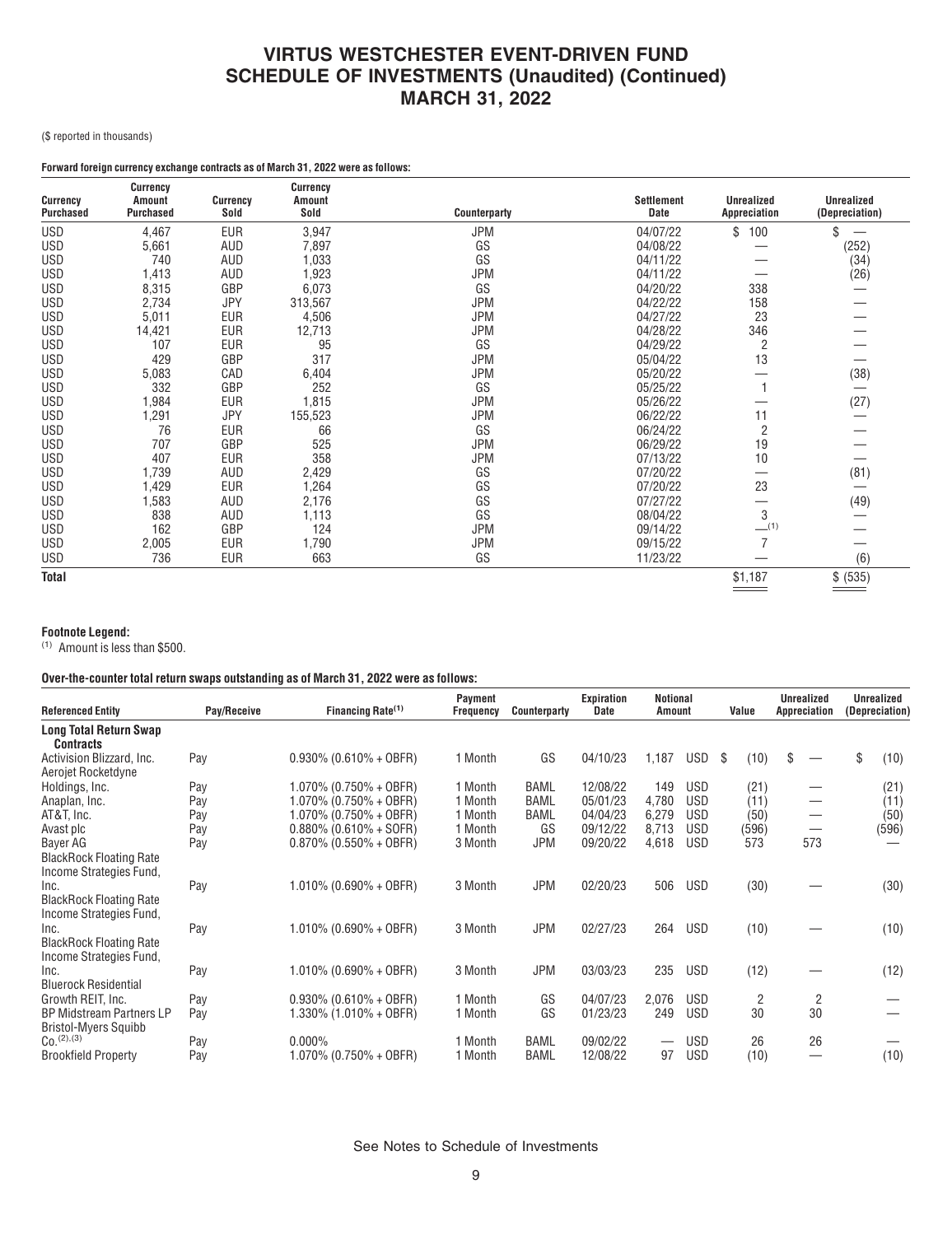(\$ reported in thousands)

## **Over-the-counter total return swaps outstanding as of March 31, 2022 were as follows (continued):**

| <b>Referenced Entity</b>             | Pay/Receive | Financing Rate <sup>(1)</sup>     | Payment<br><b>Frequency</b> | Counterparty | <b>Expiration</b><br>Date | <b>Notional</b><br><b>Amount</b> |            | Value          | <b>Unrealized</b><br>Appreciation | <b>Unrealized</b><br>(Depreciation) |
|--------------------------------------|-------------|-----------------------------------|-----------------------------|--------------|---------------------------|----------------------------------|------------|----------------|-----------------------------------|-------------------------------------|
| Cazoo Group Ltd.                     | Receive     | $(10.68\%)$ $((11.000)\% + 0BFR)$ | 1 Month                     | BAML         | 12/26/22                  | 229                              | USD        | -\$<br>(157)   | \$                                | \$<br>(157)                         |
| Cazoo Group Ltd.                     | Receive     | $(17.73\%$ $((18.000)\% + SOFR)$  | 1 Month                     | GS           | 12/26/22                  | 577                              | <b>USD</b> | (383)          |                                   | (383)                               |
| Cerner Corp.                         | Pay         | $0.930\%$ (0.610% + OBFR)         | 1 Month                     | GS           | 01/23/23                  | 15,377                           | <b>USD</b> | 198            | 198                               |                                     |
| Citrix Systems, Inc.                 | Pay         | $0.930\%$ (0.610% + OBFR)         | 1 Month                     | GS           | 03/14/23                  | 7,381                            | <b>USD</b> | (52)           |                                   | (52)                                |
| CMC Materials, Inc.                  | Pay         | $0.930\%$ (0.610% + OBFR)         | 1 Month                     | GS           | 03/06/23                  | 6,259                            | <b>USD</b> | 70             | 70                                |                                     |
| Coherent, Inc.                       | Pay         | $0.930\%$ (0.610% + OBFR)         | 1 Month                     | GS           | 04/03/23                  | 15,525                           | <b>USD</b> | 531            | 531                               |                                     |
| Crown Resorts Ltd.                   | Pay         | $0.930\%$ (0.610% + OBFR)         | 1 Month                     | GS           | 03/20/23                  | 1,495                            | USD        | 86             | 86                                |                                     |
| Daimler Truck Holding AG             | Pay         | $0.870\%$ (0.550% + OBFR)         | 3 Month                     | <b>JPM</b>   | 01/16/23                  | 508                              | USD        | (276)          |                                   | (276)                               |
| Deutsche Telekom AG                  | Pay         | $0.870\%$ (0.550% + OBFR)         | 3 Month                     | JPM          | 09/19/22                  | 13,002                           | USD        | (1, 915)       |                                   | (1, 915)                            |
| Deutsche Telekom AG                  | Pay         | $0.870\%$ (0.550% + OBFR)         | 3 Month                     | <b>JPM</b>   | 11/07/22                  | 1,728                            | <b>USD</b> | (67)           |                                   | (67)                                |
| Deutsche Telekom AG                  | Pay         | $0.870\%$ (0.550% + OBFR)         | 3 Month                     | <b>JPM</b>   | 04/10/23                  | 217                              | USD        | 29             | 29                                |                                     |
| Entain plc                           | Pay         | $0.880\%$ (0.610% + SOFR)         | 1 Month                     | GS           | 11/14/22                  | 343                              | USD        | (80)           |                                   | (80)                                |
| <b>Ferro Corporation</b>             | Pay         | $0.930\%$ (0.610% + OBFR)         | 1 Month                     | GS           | 02/14/23                  | 2,307                            | USD        | 8              | 8                                 |                                     |
| First Horizon National Corp.         | Pay         | $0.930\%$ (0.610% + OBFR)         | 1 Month                     | GS           | 04/04/23                  | 5,300                            | <b>USD</b> | (4)            |                                   | (4)                                 |
| GlaxoSmithKline plc                  | Pay         | $0.930\%$ (0.610% + OBFR)         | 1 Month                     | GS           | 02/20/23                  | 7,954                            | USD        | (86)           |                                   | (86)                                |
| <b>Healthcare Trust of</b>           |             |                                   |                             |              |                           |                                  |            |                |                                   |                                     |
| America, Inc.                        | Pay         | $0.930\%$ (0.610% + OBFR)         | 1 Month                     | GS           | 04/04/23                  | 1,918                            | <b>USD</b> | (22)           |                                   | (22)                                |
| Hitachi Metals Ltd.                  | Pay         | $0.870\%$ (0.550% + OBFR)         | 3 Month                     | JPM          | 09/19/22                  | 494                              | <b>USD</b> | (69)           | —                                 | (69)                                |
| Hitachi Metals Ltd.                  | Pay         | $0.870\%$ (0.550% + OBFR)         | 3 Month                     | <b>JPM</b>   | 12/08/22                  | 772                              | USD        | (92)           | —                                 | (92)                                |
| Hitachi Metals Ltd.                  | Pay         | $0.870\%$ (0.550% + OBFR)         | 3 Month                     | <b>JPM</b>   | 12/09/22                  | 175                              | <b>USD</b> | (21)           | $\overline{\phantom{0}}$          | (21)                                |
| Intertrust N.V.                      | Pay         | $0.770\%$ (0.450% + OBFR)         | 1 Month                     | BAML         | 01/02/23                  | 346                              | <b>USD</b> | 8              | 8                                 | $\overline{\phantom{0}}$            |
| Intertrust N.V.                      | Pay         | $0.870\%$ (0.550% + OBFR)         | 3 Month                     | <b>JPM</b>   | 02/27/23                  | 303                              | <b>USD</b> | $\overline{c}$ | $\sqrt{2}$                        | $\overline{\phantom{0}}$            |
| Intertrust N.V.                      | Pay         | $0.870\%$ (0.550% + OBFR)         | 3 Month                     | <b>JPM</b>   | 03/28/23                  | 83                               | USD        | $\mathbf 1$    | $\mathbf{1}$                      | $\overline{\phantom{0}}$            |
| Intertrust N.V.                      | Pay         | $0.870\%$ (0.550% + OBFR)         | 3 Month                     | <b>JPM</b>   | 04/03/23                  | 151                              | <b>USD</b> | $-$ (4)        | $-$ (4)                           | —                                   |
| Intertrust N.V.                      | Pay         | $0.870\%$ (0.550% + OBFR)         | 3 Month                     | <b>JPM</b>   | 04/07/23                  | 246                              | <b>USD</b> | $\overline{4}$ | $\overline{4}$                    |                                     |
| Intertrust N.V.                      | Pay         | $0.870\%$ (0.550% + OBFR)         | 3 Month                     | <b>JPM</b>   | 04/10/23                  | 511                              | <b>USD</b> | 14             | 14                                | $\overline{\phantom{0}}$            |
| Intertrust N.V.                      | Pay         | $0.870\%$ (0.550% + OBFR)         | 3 Month                     | <b>JPM</b>   | 04/04/23                  | 271                              | <b>USD</b> | 3              | 3                                 |                                     |
| Invesco Dynamic Contra               | Pay         | $1.420\%$ (1.10% + OBFR)          | 3 Month                     | JPM          | 12/19/22                  | 501                              | USD        | 20             | 20                                |                                     |
| Invesco Dynamic Credit               |             |                                   |                             |              |                           |                                  |            |                |                                   |                                     |
| Opportunity<br>Invesco Senior Income | Pay         | $1.420\%$ (1.10% + OBFR)          | 1 Month                     | GS           | 02/24/23                  | 152                              | <b>USD</b> | (3)            |                                   | (3)                                 |
| Trust                                | Pay         | $0.900\%$ (0.582% + OBFR)         | 3 Month                     | <b>JPM</b>   | 02/20/23                  | 508                              | <b>USD</b> | (24)           |                                   | (24)                                |
| <b>Invesco Senior Income</b>         |             |                                   |                             |              |                           |                                  |            |                |                                   |                                     |
| Trust                                | Pay         | $0.900\%$ (0.582% + OBFR)         | 3 Month                     | JPM          | 02/24/23                  | 134                              | <b>USD</b> | $-$ (4)        | $-$ (4)                           |                                     |
| <b>Invesco Senior Income</b>         |             |                                   |                             |              |                           |                                  |            |                |                                   |                                     |
| Trust                                | Pay         | $0.900\%$ (0.582% + OBFR)         | 3 Month                     | JPM          | 02/27/23                  | 411                              | <b>USD</b> | (12)           |                                   | (12)                                |
| Lagardere S.A.                       | Pay         | $0.930\%$ (0.610% + OBFR)         | 1 Month                     | GS           | 04/03/23                  | 712                              | USD        | 2              | $\overline{2}$                    |                                     |
| Lennar Corp.                         | Pay         | $0.930\%$ (0.610% + OBFR)         | 1 Month                     | GS           | 03/16/23                  | 2,445                            | <b>USD</b> | (172)          | $\overline{\phantom{0}}$          | (172)                               |
| Link Administration                  |             |                                   |                             |              |                           |                                  |            |                |                                   |                                     |
| Holdings Ltd.                        | Pay         | $0.880\%$ (0.610% + SOFR)         | 1 Month                     | GS           | 02/24/23                  | 1,666                            | <b>USD</b> | 15             | 15                                |                                     |
| Mandiant, Inc.                       | Pay         | $0.930\%$ (0.610% + OBFR)         | 1 Month                     | GS           | 05/01/23                  | 3,970                            | USD        | 11             | 11                                |                                     |
| Meggit plc                           | Pay         | $1.080\%$ (0.810% + SOFR)         | 1 Month                     | GS           | 09/12/22                  | 7,668                            | <b>USD</b> | (396)          |                                   | (396)                               |
| Mercedes-Benz Group AG               | Pay         | $0.870\%$ (0.550% + OBFR)         | 3 Month                     | <b>JPM</b>   | 01/16/23                  | 1,017                            | USD        | 162            | 162                               |                                     |
| Neles OY                             | Pay         | $0.930\%$ (0.610% + OBFR)         | 1 Month                     | GS           | 03/17/23                  | 833                              | <b>USD</b> | (186)          | $\overbrace{\phantom{13333}}$     | (186)                               |
| NeoPhotonics Corp.                   | Pay         | $0.930\%$ (0.610% + OBFR)         | 1 Month                     | GS           | 04/03/23                  | 1,284                            | USD        | (6)            |                                   | (6)                                 |
| Nuveen New York                      |             |                                   |                             |              |                           |                                  |            |                |                                   |                                     |
| <b>AMT-Free Quality Municipal</b>    |             |                                   |                             |              |                           |                                  |            |                |                                   |                                     |
| Income Fund                          | Pay         | $0.700\%$ (0.380% + OBFR)         | 3 Month                     | <b>JPM</b>   | 09/20/22                  | 1,217 USD                        |            | (184)          |                                   | (184)                               |
| Rogers Corp.                         | Pay         | $0.930\%$ (0.610% + OBFR)         | 1 Month                     | GS           | 02/13/23                  | 4,955                            | USD        | (19)           | $\overbrace{\phantom{13333}}$     | (19)                                |
| Saba Capital Income &                |             |                                   |                             |              |                           |                                  |            |                |                                   |                                     |
| <b>Opportunities Fund</b>            | Pay         | $1.530\%$ (1.210% + OBFR)         | 1 Month                     | GS           | 02/24/23                  | 257                              | USD        | 3              | 3                                 |                                     |
| Saba Capital Income &                |             |                                   |                             |              |                           |                                  |            |                |                                   |                                     |
| Opportunities Fund                   | Pay         | $0.700\%$ (0.380% + OBFR)         | 3 Month                     | <b>JPM</b>   | 02/27/23                  | 87                               | USD        | $(-)^{(4)}$    |                                   | $(-)^{(4)}$                         |
| SLM Corp.                            | Pay         | $0.700\%$ (0.380% + OBFR)         | 3 Month                     | <b>JPM</b>   | 09/20/22                  | 2,164                            | <b>USD</b> | (34)           | —                                 | (34)                                |
| TEGNA, Inc.                          | Pay         | $1.070\%$ (0.750% + OBFR)         | 1 Month                     | BAML         | 04/03/23                  | 2,271                            | USD        | (31)           | $\overline{\phantom{0}}$          | (31)                                |
| TEGNA, Inc.                          | Pay         | $1.070\%$ (0.750% + OBFR)         | 1 Month                     | BAML         | 04/04/23                  | 2,293                            | <b>USD</b> | (53)           |                                   | (53)                                |
| Telecom Italia S.P.A                 | Pay         | $0.880\%$ (0.610% + SOFR)         | 1 Month                     | GS           | 02/13/23                  | 1,209                            | USD        | (202)          | $\overline{\phantom{0}}$          | (202)                               |
| The Hartford Financial               |             |                                   |                             |              |                           |                                  |            |                |                                   |                                     |
| Services Group, Inc.                 | Pay         | $0.880\%$ (0.610% + SOFR)         | 1 Month                     | GS           | 04/29/22                  | 2,705                            | <b>USD</b> | 240            | 240                               |                                     |
| Toshiba Corp.                        | Pay         | $0.870\%$ (0.550% + OBFR)         | 3 Month                     | <b>JPM</b>   | 05/16/22                  | 1,264                            | <b>USD</b> | (149)          |                                   | (149)                               |
| <b>Uniper SE</b>                     | Pay         | $0.880\%$ (0.610% + SOFR)         | 1 Month                     | GS           | 12/12/22                  |                                  | 66 USD     | (27)           | $\overline{\phantom{0}}$          | (27)                                |
|                                      |             |                                   |                             |              |                           |                                  |            |                |                                   |                                     |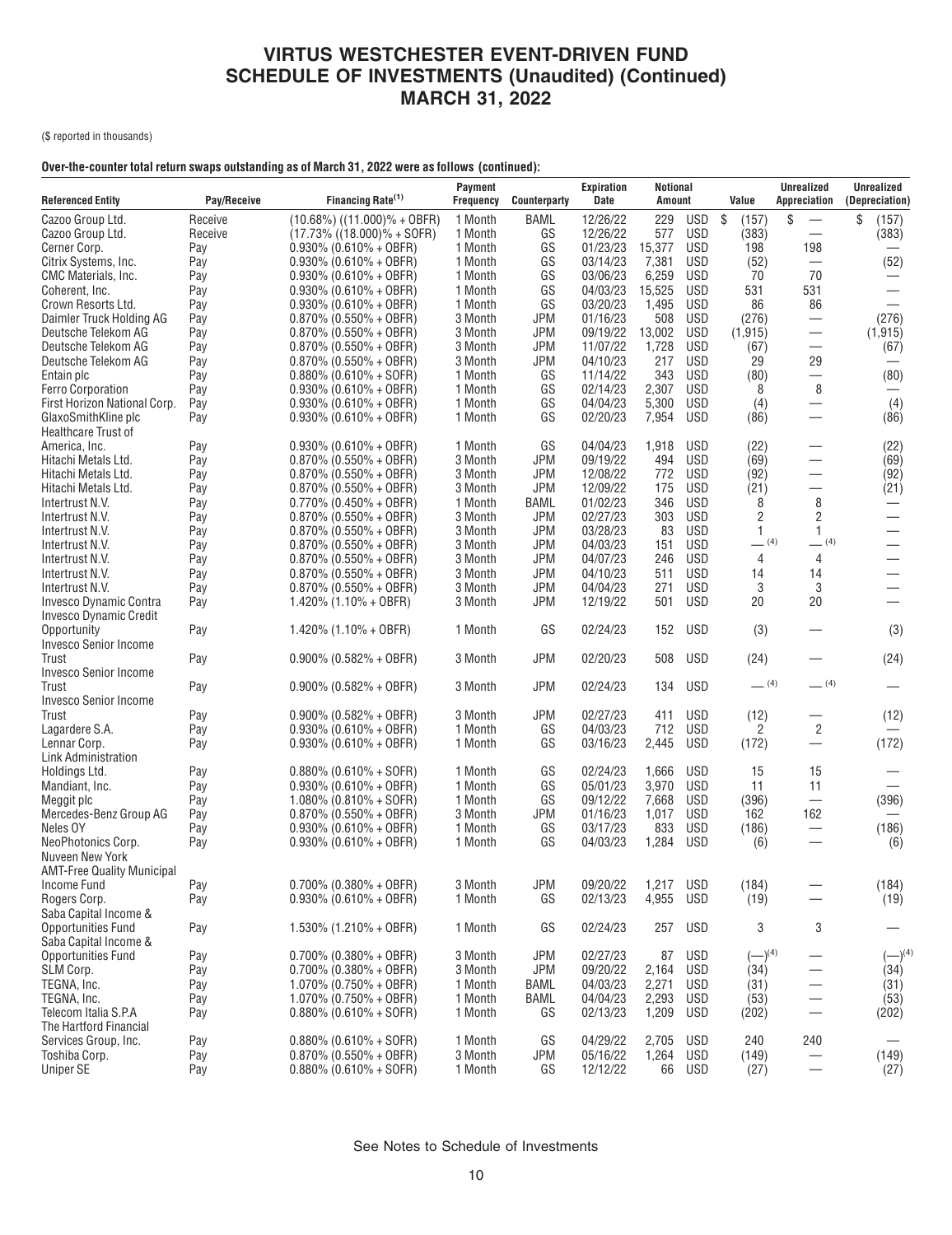(\$ reported in thousands)

## **Over-the-counter total return swaps outstanding as of March 31, 2022 were as follows (continued):**

| <b>Referenced Entity</b>                           | Pay/Receive | Financing Rate <sup>(1)</sup>    | Payment<br>Frequency | Counterparty | <b>Expiration</b><br><b>Date</b> | <b>Notional</b><br>Amount |            | Value     | <b>Unrealized</b><br>Appreciation       | <b>Unrealized</b><br>(Depreciation) |
|----------------------------------------------------|-------------|----------------------------------|----------------------|--------------|----------------------------------|---------------------------|------------|-----------|-----------------------------------------|-------------------------------------|
| Uniti Group Ltd.                                   | Pay         | $0.930\%$ (0.610% + OBFR)        | 1 Month              | GS           | 05/01/23                         | 785                       | USD        | \$<br>(5) | \$<br>$\overbrace{\phantom{123221111}}$ | \$<br>(5)                           |
| Valvoline, Inc.                                    | Pay         | $0.930\%$ (0.610% + OBFR)        | 1 Month              | GS           | 04/07/23                         | 8,732                     | <b>USD</b> | 458       | 458                                     |                                     |
| Vifore Pharma AG                                   | Pay         | $0.930\%$ (0.610% + OBFR)        | 1 Month              | GS           | 04/03/23                         | 1,961                     | <b>USD</b> | 80        | 80                                      |                                     |
| Vifore Pharma AG                                   | Pay         | $0.870\%$ (0.550% + OBFR)        | 3 Month              | <b>JPM</b>   | 04/03/23                         | 7,105                     | <b>USD</b> | 102       | 102                                     |                                     |
| Vifore Pharma AG                                   | Pay         | $0.870\%$ (0.550% + OBFR)        | 3 Month              | <b>JPM</b>   | 04/24/23                         | 357                       | <b>USD</b> | 6         | 6                                       |                                     |
| Vivendi SE                                         | Pay         | $0.870\%$ (0.550% + OBFR)        | 3 Month              | <b>JPM</b>   | 12/05/22                         | 1.763                     | <b>USD</b> | 61        | 61                                      |                                     |
| Vivendi SE                                         | Pay         | $0.870\%$ (0.550% + OBFR)        | 3 Month              | <b>JPM</b>   | 11/14/22                         | 1.731                     | <b>USD</b> | 37        | 37                                      |                                     |
| Vivendi SE                                         | Pay         | $0.870\%$ (0.550% + OBFR)        | 3 Month              | <b>JPM</b>   | 11/28/22                         | 1.739                     | <b>USD</b> | 21        | 21                                      |                                     |
| Vodafone Group plc                                 | Pay         | $0.880\%$ (0.610% + SOFR)        | 1 Month              | GS           | 04/22/22                         | 10,180                    | <b>USD</b> | (234)     | $\overbrace{\phantom{12322111}}$        | (234)                               |
| <b>Vonage Holdings</b>                             | Pay         | $0.930\%$ (0.610% + OBFR)        | 1 Month              | GS           | 01/23/23                         | 4,345                     | <b>USD</b> | (84)      | $\overbrace{\phantom{12322111}}$        | (84)                                |
| Welbilt, Inc.                                      | Pay         | $0.930\%$ (0.610% + OBFR)        | 1 Month              | GS           | 04/07/23                         | 2,918                     | <b>USD</b> | 6         | 6                                       |                                     |
| Willis Towers Watson plc                           | Pay         | $0.880\%$ (0.610% + SOFR)        | 1 Month              | GS           | 10/24/22                         | 2,452                     | <b>USD</b> | 31        | 31                                      |                                     |
| Zynga Inc.                                         | Pay         | $0.930\%$ (0.610% + OBFR)        | 1 Month              | GS           | 02/20/23                         | 10,594                    | <b>USD</b> | 295       | 295                                     |                                     |
|                                                    |             |                                  |                      |              |                                  |                           |            |           | 3,135                                   | (5,795)                             |
| <b>Short Total Return Swap</b><br><b>Contracts</b> |             |                                  |                      |              |                                  |                           |            |           |                                         |                                     |
| BP plc                                             | Pay         | $(0.080\%)$ $((0.40)\% + 0BFR)$  | 1 Month              | <b>BAML</b>  | 04/03/23                         | (234) USD                 |            | (7)       |                                         | (7)                                 |
| BP plc                                             | Pay         | $(0.080\%)$ $((0.40)\% + 0BFR)$  | 1 Month              | <b>BAML</b>  | 04/04/23                         | (38)                      | USD        |           | $\mathbf{1}$                            |                                     |
| Healthcare Realty Trust,                           |             |                                  |                      |              |                                  |                           |            |           |                                         |                                     |
| Inc.                                               | Pay         | $(0.080\%)$ $((0.40)\% + 0BFR)$  | 1 Month              | <b>BAML</b>  | 04/04/23                         | (316) USD                 |            | 4         | 4                                       |                                     |
| Healthcare Realty Trust,                           |             |                                  |                      |              |                                  |                           |            |           |                                         |                                     |
| Inc.                                               | Pay         | $(0.080\%)$ $((0.40)\% + 0BFR)$  | 1 Month              | <b>BAML</b>  | 04/25/23                         | (234) USD                 |            | $-$ (4)   | (4)                                     |                                     |
| Healthcare Realty Trust,                           |             |                                  |                      |              |                                  |                           |            |           |                                         |                                     |
| Inc.                                               | Pay         | $(0.080\%)$ $((0.40)\% + 0BFR)$  | 1 Month              | <b>BAML</b>  | 04/28/23                         | (237) USD                 |            | 2         | 2                                       |                                     |
| Healthcare Realty Trust,                           |             |                                  |                      |              |                                  |                           |            |           |                                         |                                     |
| Inc.                                               | Pay         | $(0.080\%)$ $((0.40)\% + 0BFR)$  | 1 Month              | <b>BAML</b>  | 05/01/23                         | (776) USD                 |            | 6         | 6                                       |                                     |
| Healthcare Realty Trust,                           |             |                                  |                      |              |                                  |                           |            |           |                                         |                                     |
| Inc.                                               | Pay         | $(0.080\%)$ $((0.40)\% + 0BFR)$  | 1 Month              | <b>BAML</b>  | 05/04/23                         | (263) USD                 |            | $-$ (4)   | $-$ (4)                                 |                                     |
| II-VI. Inc.                                        | Pay         | $(0.080\%)$ $((0.350)\% + SOFR)$ | 1 Month              | GS           | 05/12/22                         | (3,913)                   | USD        | 99        | 99                                      |                                     |
| Pan American Silver Corp.                          | Pay         | $(0.080\%)$ $((0.40)\% + 0BFR)$  | 1 Month              | <b>BAML</b>  | 12/08/22                         | (417)                     | USD        | (21)      | $\overline{\phantom{0}}$                | (21)                                |
| Valmet Corp.                                       | Receive     | $0.050\%$ ((0.270)% + OBFR)      | 1 Month              | GS           | 03/17/23                         | (733) USD                 |            | 85        | 85                                      | $\overline{\phantom{0}}$            |
|                                                    |             |                                  |                      |              |                                  |                           |            |           | 197                                     | (28)                                |
| <b>Total</b>                                       |             |                                  |                      |              |                                  |                           |            |           | \$3,332                                 | \$ (5,823)                          |

## **Footnote Legend:**

(1) The Fund pays the floating rate (+/- a spread) and receives the total return of the reference entity.

(2) The value of this security was determined using significant unobservable inputs and is reported as a Level 3 security in the Fair Value Hierarchy table located after the Schedule of Investments.

(3) Security held is the direct result of a corporate action. There is no associated financing rate and the security is held with a zero cost basis.

(4) Amount is less than \$500.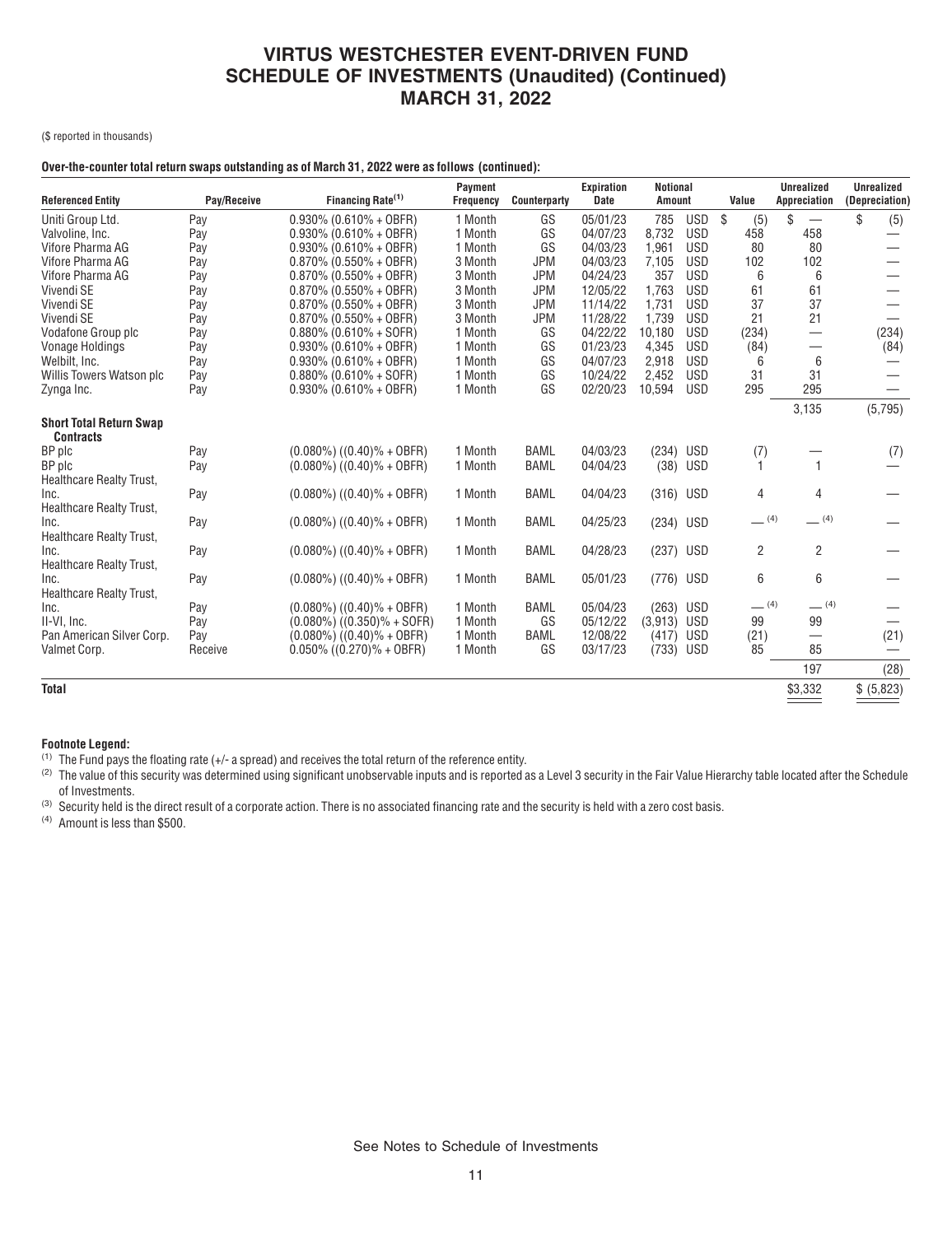#### (\$ reported in thousands)

The following table summarizes the market value of the Fund's investments as of March 31, 2022, based on the inputs used to value them (See Security Valuation Note 1 in the Notes to Schedule of Investments):

|                                                             | Total<br>Value at<br>March 31, 2022 | Level 1<br><b>Quoted Prices</b> | Level 2<br>Significant<br>Observable<br>Inputs | Level 3<br>Significant<br>Unobservable<br>Inputs |
|-------------------------------------------------------------|-------------------------------------|---------------------------------|------------------------------------------------|--------------------------------------------------|
| Assets:                                                     |                                     |                                 |                                                |                                                  |
| <b>Debt Securities:</b>                                     |                                     |                                 |                                                |                                                  |
| <b>Corporate Bonds and Notes</b>                            | \$111,585                           | \$                              | \$111,585                                      | \$                                               |
| Leveraged Loans                                             | 11,547                              |                                 | 10,490                                         | 1,057                                            |
| <b>Equity Securities:</b>                                   |                                     |                                 |                                                |                                                  |
| <b>Common Stocks</b>                                        | 76,871                              | 76,138                          | 687                                            | 46                                               |
| <b>Closed End Funds</b>                                     | 4,742                               | 4,742                           |                                                |                                                  |
| <b>Preferred Stocks</b>                                     | 2,727<br>444                        | 2,727                           |                                                | $173^{(1)}$                                      |
| Rights<br><b>Escrow Notes</b>                               |                                     | 271                             | 11,614                                         |                                                  |
| Warrants                                                    | 11,614<br>908                       | 773                             |                                                | $135^{(1)}$                                      |
| <b>Special Purpose Acquisition Companies</b>                | 119,832                             | 119,413                         | 419                                            |                                                  |
| Private Investments in Public Equity                        | 378                                 | 60                              |                                                | 318                                              |
| <b>Other Financial Instruments:</b>                         |                                     |                                 |                                                |                                                  |
| <b>Purchased Options</b>                                    | 1,433                               | 1,261                           | 172                                            |                                                  |
| <b>Forward Foreign Currency Exchange Contracts</b>          | 1,214                               |                                 | 1,214                                          |                                                  |
| Over-the-Counter Total Return Swaps                         | 3,332                               |                                 | 3,306                                          | 26                                               |
|                                                             |                                     |                                 |                                                |                                                  |
| Total Investments, before Securities Sold Short and Written |                                     |                                 |                                                |                                                  |
| Options                                                     | 346,627                             | 205,385                         | 139,487                                        | 1,755                                            |
| Liabilities:                                                |                                     |                                 |                                                |                                                  |
| Securities Sold Short:                                      |                                     |                                 |                                                |                                                  |
| <b>Common Stocks</b>                                        | (21, 273)                           | (21, 273)                       |                                                |                                                  |
| <b>Other Financial Instruments:</b>                         |                                     |                                 |                                                |                                                  |
| <b>Written Options</b>                                      | (4, 188)                            | (2,872)                         | (1,316)                                        |                                                  |
| <b>Forward Foreign Currency Exchange Contracts</b>          | (562)                               |                                 | (562)                                          |                                                  |
| Over-the-Counter Total Return Swaps                         | (5,823)                             |                                 | (5,823)                                        |                                                  |
| <b>Total Liabilities</b>                                    | (31, 846)                           | (24, 145)                       | (7,701)                                        |                                                  |
| Total Investments, Net of Securities Sold Short and Written |                                     |                                 |                                                |                                                  |
| Options                                                     | \$314,781                           | \$181,240                       | \$131,786                                      | \$1,755                                          |
|                                                             |                                     |                                 |                                                |                                                  |

(1) Includes internally fair valued securities currently priced at zero (\$0).

Security held by the Fund with an end of period value of \$45 were transferred from Level 2 to Level 3 due to a decrease in trading activities at period end.

Some of the Fund's investments that were categorized as Level 3 may have been valued utilizing third party pricing information without adjustment. If applicable, such valuations are based on unobservable inputs. A significant change in third party information could result in a significantly lower or higher value of Level 3 investments.

The following is a reconciliation of assets of the Fund for Level 3 investments for which significant unobservable inputs were used to determine fair value.

|                                                                                         | Total            | Leveraged<br>Loans | Common<br>Stocks | Rights       | Warrants             | Private<br>Investments<br>in Public<br>Equity | <b>Escrow Notes</b> | Over-the-Counter<br><b>Total Return Swaps</b> |
|-----------------------------------------------------------------------------------------|------------------|--------------------|------------------|--------------|----------------------|-----------------------------------------------|---------------------|-----------------------------------------------|
| <b>Investments in Securities</b><br><b>Balance as of December 31, 2021:</b>             | \$1.819          | \$1.183            |                  | \$204        | \$135                | \$269                                         | $S = (a)$           | \$28                                          |
| Realized gain (loss)                                                                    |                  |                    |                  |              |                      |                                               |                     |                                               |
| Change in unrealized appreciation (depreciation) <sup>(b)</sup><br>Sales <sup>(c)</sup> | 16<br>(126)      | (126)              |                  | (31)         |                      | 49                                            |                     | (2)                                           |
| Transfers into Level 3                                                                  | 46               |                    | 46               |              |                      |                                               |                     |                                               |
| <b>Balance as of March 31, 2022</b>                                                     | \$1,755<br>- سنت | \$1,057            | \$46             | $$173^{(d)}$ | \$135 <sup>(d)</sup> | \$318                                         | $S = (a)$           | \$26                                          |

(a) Amount is less than \$500.

(b) The change in unrealized appreciation (depreciation) on investments still held at March 31, 2022, was \$30.

(c) Includes paydowns on securities.

(d) Includes internally fair valued security currently priced at zero (\$0).